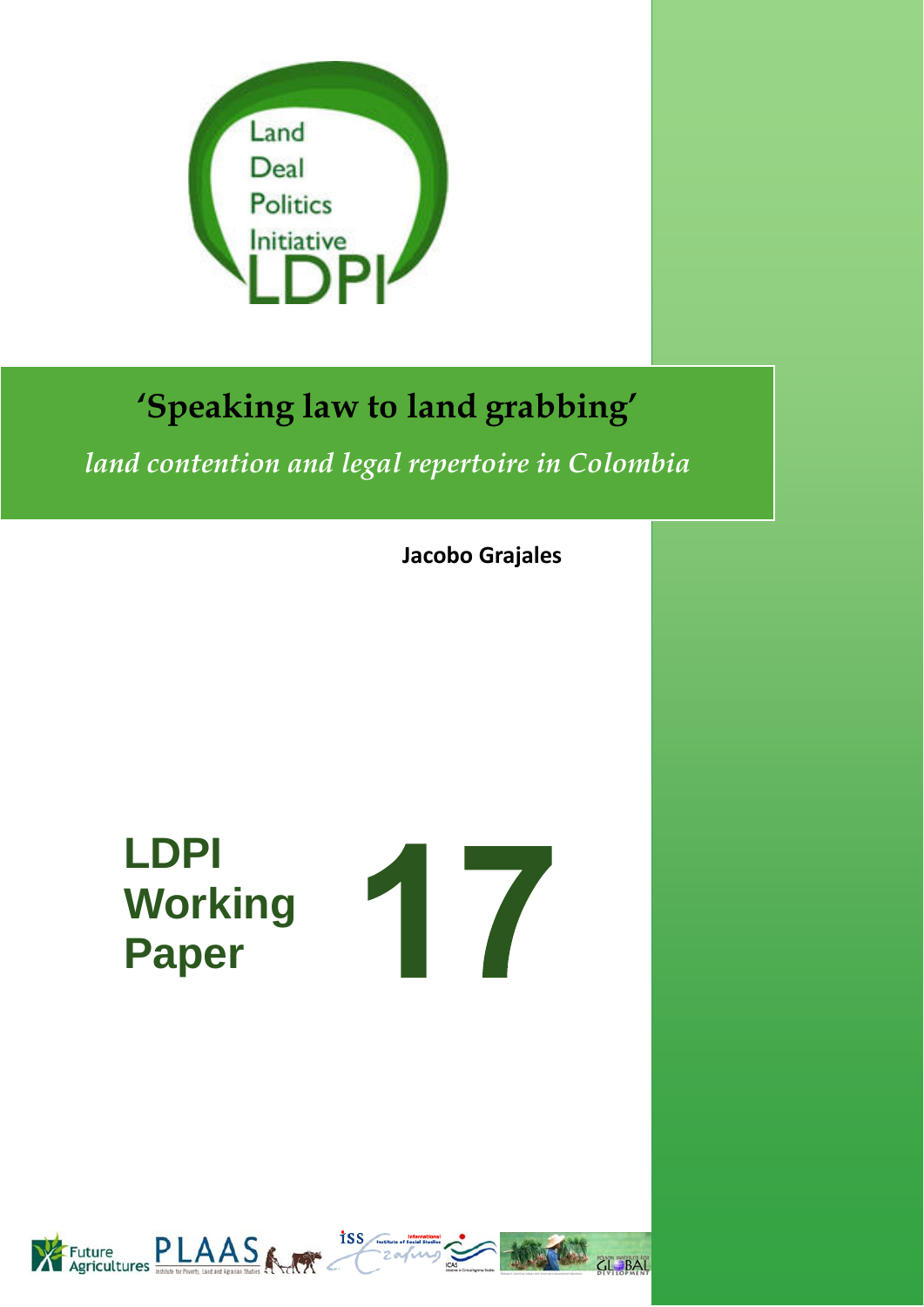#### **'Speaking law to land grabbing': land contention and legal repertoire in Colombia**

*by* Jacobo Grajales

| Published by:                                          |                                                                     |                                                                      |                          |
|--------------------------------------------------------|---------------------------------------------------------------------|----------------------------------------------------------------------|--------------------------|
| <b>The Land Deal Politics Initiative</b>               |                                                                     |                                                                      |                          |
| www.iss.nl/ldpi                                        |                                                                     |                                                                      |                          |
| landpolitics@gmail.com                                 |                                                                     |                                                                      |                          |
| in collaboration with:                                 |                                                                     |                                                                      |                          |
| <b>Institute for Development Studies (IDS)</b>         |                                                                     |                                                                      |                          |
| University of Sussex                                   |                                                                     |                                                                      |                          |
| Library Road                                           |                                                                     |                                                                      |                          |
| Brighton, BN1 9RE                                      |                                                                     |                                                                      |                          |
| United Kingdom                                         |                                                                     |                                                                      |                          |
|                                                        | Tel: +44 1273 606261   Fax: +44 1273 621202   E-mail: ids@ids.ac.uk |                                                                      | Website: www.ids.ac.uk   |
| <b>Initiatives in Critical Agrarian Studies (ICAS)</b> |                                                                     |                                                                      |                          |
|                                                        | <b>International Institute of Social Studies (ISS)</b>              |                                                                      |                          |
| P.O. Box 29776                                         |                                                                     |                                                                      |                          |
| 2502 LT The Hague                                      |                                                                     |                                                                      |                          |
| The Netherlands                                        |                                                                     |                                                                      |                          |
|                                                        |                                                                     | Tel: +31 70 426 0664 Fax: +31 70 426 0799 E-mail: iss.icas@gmail.com | Website: www.iss.nl/icas |
|                                                        | The Institute for Poverty, Land and Agrarian Studies (PLAAS)        |                                                                      |                          |
|                                                        | School of Government, Faculty of Economic and Management Sciences   |                                                                      |                          |
|                                                        | University of the Western Cape, Private Bag X17                     |                                                                      |                          |
| Bellville 7535, Cape Town                              |                                                                     |                                                                      |                          |
| South Africa                                           |                                                                     |                                                                      |                          |
|                                                        | Tel: +27 21 959 3733    Fax: +27 21 959 3732                        |                                                                      |                          |
|                                                        | The Polson Institute for Global Development                         |                                                                      |                          |
| Department of Development Sociology                    |                                                                     |                                                                      |                          |
| <b>Cornell University</b>                              |                                                                     |                                                                      |                          |
| 133 Warren Hall                                        |                                                                     |                                                                      |                          |
| Ithaca NY 14853                                        |                                                                     |                                                                      |                          |
| <b>United States of America</b>                        |                                                                     |                                                                      |                          |
| Tel: +1 607 255-3163                                   | Fax: +1 607 254-2896                                                |                                                                      |                          |

© February 2013 *All rights reserved. No part of this publication may be reproduced or transmitted in any form or by any means without prior permission from the publisher and the author.*

*Published with support from the UK Department for International Development (DfID), Atlantic Philanthropies, Inter‐Church Organization for Development Cooperation (ICCO), Ford Foundation and Miserior.*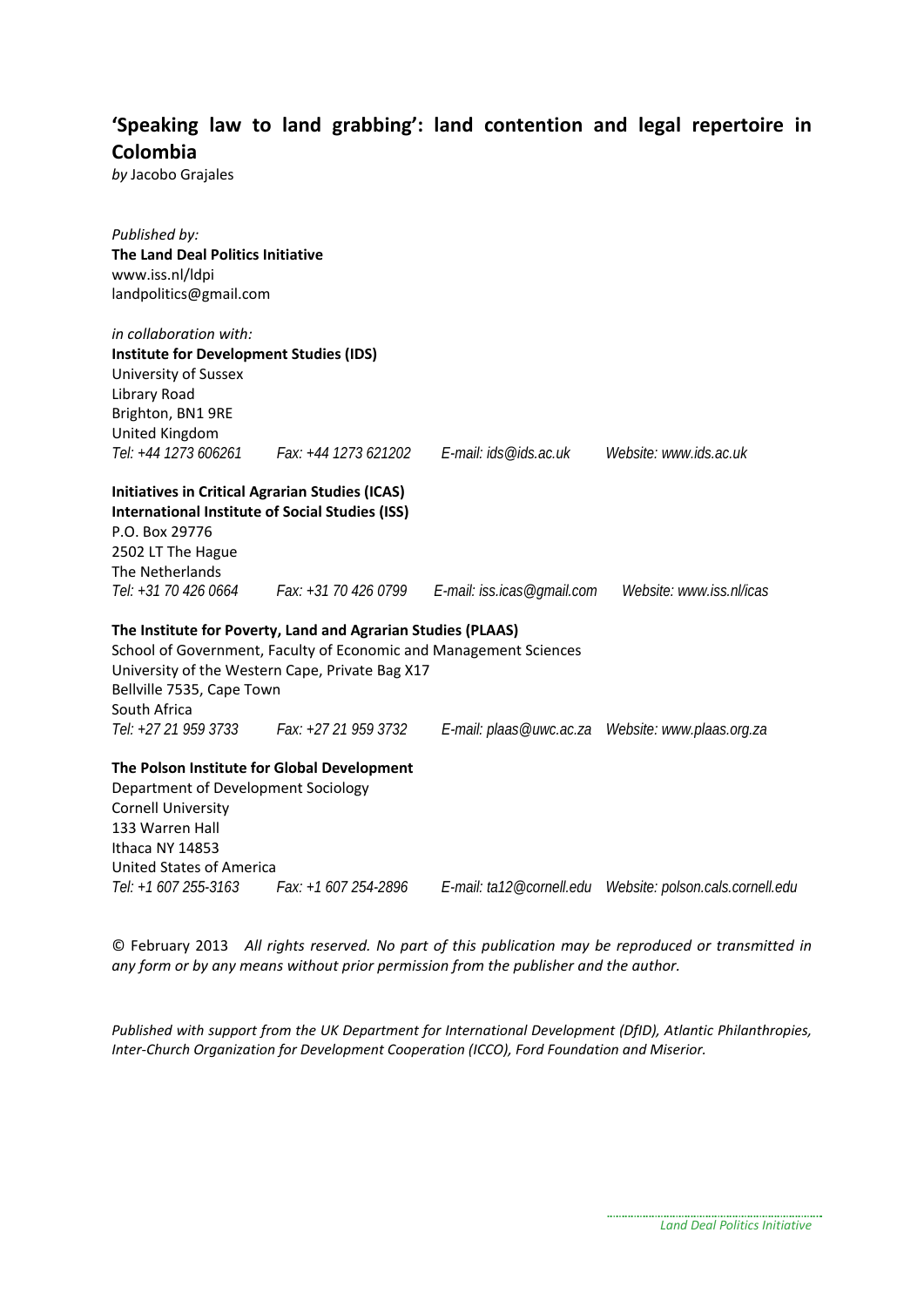#### Abstract

The entanglement of violence and legal institutions in Colombia has led some scholars to argue that the country is characterized by 'law without a state', or that the law has merely a 'symbolic function'. This would explain an apparent paradox: high intensity violence has been accompanied by the preservation of legal institutions and the common belief in their social importance.

Yet, the mobilization of the legal repertoire against violent land grabbing by peasant movements shows their belief in the legitimacy of legal institutions. Instead of measuring the efficiency of these actions, this paper will analyze the interaction between local orders, national legal institutions and collective action. This study argues that legal arenas have served to address land conflict, in a context of egregious violence. With their own dynamics and rules, they have not completely disrupted the logics of violent dispossession, but have opened venues for collective action.

### About the Author

**Jacobo Grajales** is undertaking his doctoral studies in the Center for International Studies and Research at Sciences Po Paris. His research concerns the paramilitary phenomenon in Colombia; he is implementing a socio-historical approach and incorporating field research completed in several regions of Northern Colombia, as well as archival work. He concentrates on the relation between the state and paramilitary groups, which he studies through the analysis of the place of violence in the control of the population, resources and territories, as well as on political and judicial responses to paramilitarism.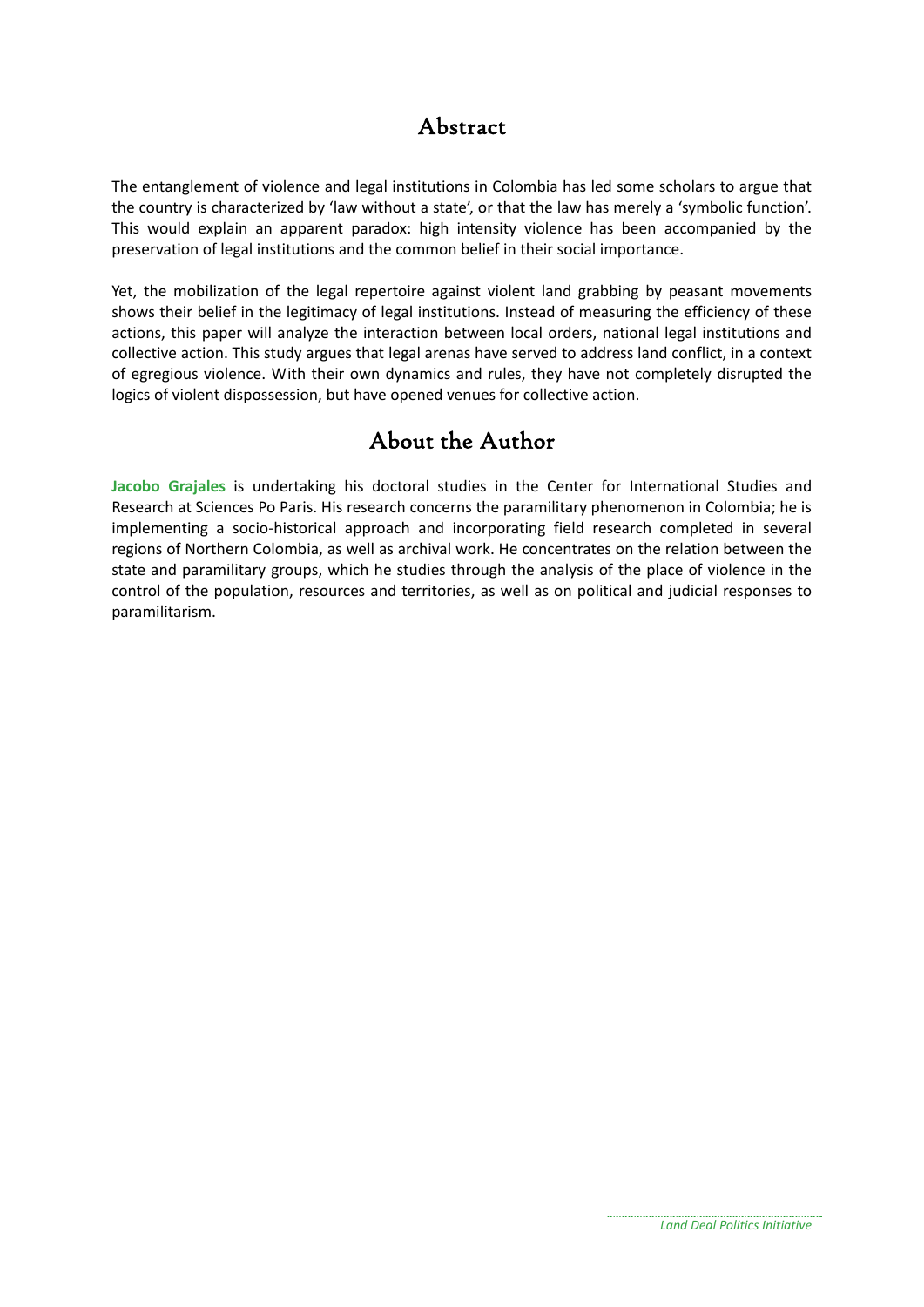## Table of Contents

| 2.2 The Constitutional Court and the issue of internal displacement5 |  |
|----------------------------------------------------------------------|--|
|                                                                      |  |
|                                                                      |  |
|                                                                      |  |
|                                                                      |  |
|                                                                      |  |
|                                                                      |  |

. . . . . . . . . . .

. . . . . . .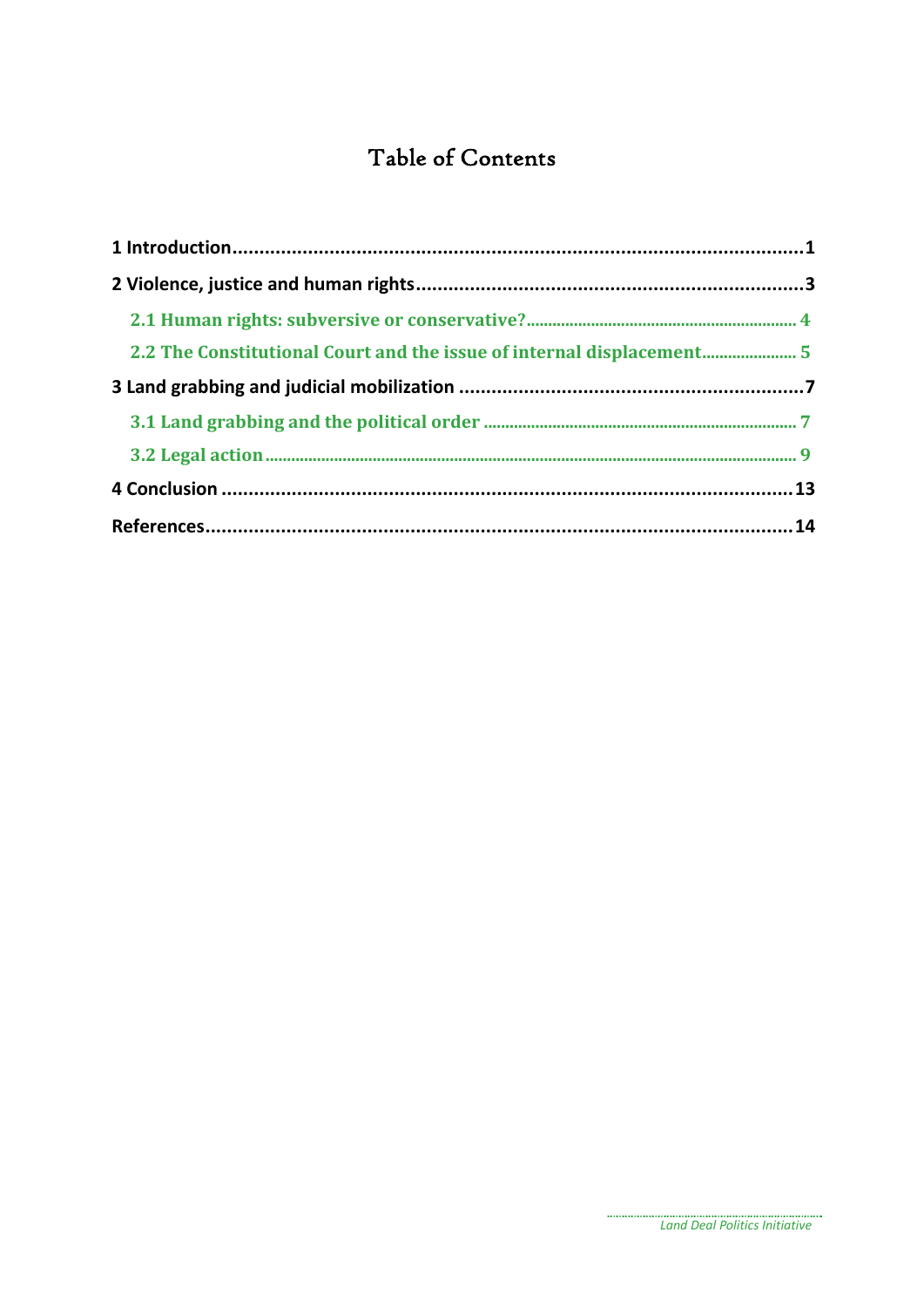#### **1 Introduction**

Colombia is a particularly interesting case for land grabbing analysts, as it combines political and economic incentives to develop agribusiness with a development discourse centered on global markets, while involving criminal actors who are able to use physical violence and bureaucratic connections in order to seize and accumulate land.

Yet, Colombia is also a highly judiciarized polity, with a strong tradition of legal contention and cause lawyering. Moreover, a certain number of formal rights run in favor of the dispossessed peasant population; there is a relatively strong recognition of land rights, which has been reinforced by the recently enacted "Land and Victims Law". Yet, these formal rights suffer from prosaic, underground and violent forms of reaction on the part of the new landowners, often linked to paramilitary militias.

This contribution aims to analyze the use of the legal repertoire as a form of resistance against land grabbing and dispossession. It is centered on contentious practices and on the actors of this legal mobilization: NGOs and peasant organizations, as well as Courts and lawyers. This paper relies on a varied literature, covering issues such as mobilization and repression, legal repertoires and of course land grabbing.

The point of departure of this inquiry is a reflection on the link between violent land grabbing and social contention. Land grabbing in Colombia is characterized by the complex entanglement of legal and illegal strategies and actors. Namely, land grabbing puts together paramilitary militias, business actors and politicians, gathered by common economic interests and by the same narrative on the link between agribusiness and development. Land grabbing, and more broadly agribusiness, has become one of the leading strategies for laundering illegal assets linked to drug smuggling, as well as converting the power of weapons into legal property recognized by the State.

Yet, despite the fact that land grabbing is accompanied by high-intensity violence, resistance under a variety of forms has been organized by local communities to secure or recover their rights over land. Following the analysis of Vincent Boudreau, I argue that modes of protest are associated with specific styles of repression. In other words, particular modes of repressive violence – public or private – encourage and shape specific patterns of political contention. People who participate in social movements, and especially those who define organizational strategies, commonly seek to minimize risks and maximize profits. This is particularly true in contexts of large‐scale repressive violence, where people have to anticipate the patterns of repressive violence; as put by Boudreau, they 'calibrate movement practice to navigate between the innocuous and the suicidal' (2004: 3).

Boudreau's reflection on repression and protest corresponds with one of the key interrogations formulated by most studies of social movements, namely, 'how do the structures of political power and institutions and the character of contentious politics interact?' (Tilly, Tarrow 2007: 45). In Colombia, social contention – linked or not to land grabbing issues – has been fashioned by two particular features of the regime. The first one is the judiciarization of politics, characterized by the codification of social and political issues into legal terms, as well as the generalized use of a legal repertoire by political actors. Judiciarization is both a long-term attribute of the Colombian polity, and a medium‐term process, mainly linked to contemporary violence. Indeed, since the beginning of the current cycle of violence, defined by most scholars around the late 1970's (Pécaut 2006), the legal arena has become a central locus for political contest.

The second of these features is the fragmentation of the political order; as argued by Jennifer Franco (2008) for the Philippines, the characteristics of local power fields are directly dependent on the process of historical articulation of local and national elites. Historically, the Colombian state has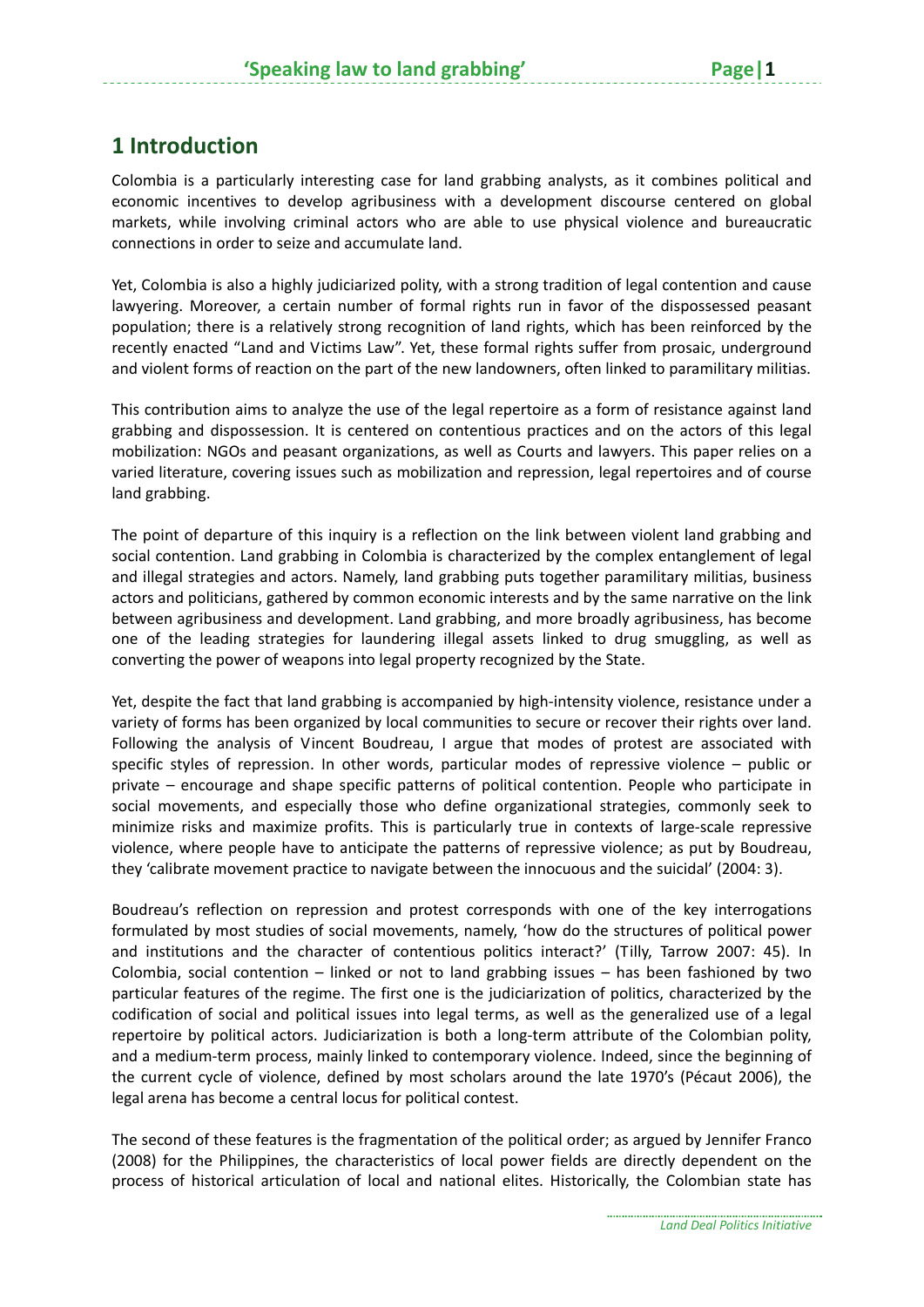been characterized by the weight of peripheral elites in the formation and maintenance of local orders. The authority of the center has not been built over the direct control of local institutions, but on a strategy of discharge, leaving the responsibility of peripheral control – including on security issues – with local elites associated with the state. The weakness of the center was partially compensated by the distribution of resources through the national parties, tying the destiny of local leaders to their alliances with the central partisan elites<sup>1</sup>. These local orders are not entirely based on violence, but also on the distribution of resources and services; such domination dynamics have been described by Fox (94) as 'authoritarian clientelism'. This system was disturbed by the rise of a new group of professional politicians linked to drug smugglers and paramilitary militias. Thanks to their shadowy allies, these '*nouveaux riches*' where less dependent on national leaders (Leal Buitrago, Davila 1990; Gutierrez 2007). Consequently, they intended – and sometimes managed – to create peripheral orders relatively autonomous from the center. This process can be described as an instance 'subnational authoritarianism', defined by Gibson as,

*The existence of a democratic national government alongside a provincial authoritarian government within the nation‐state (…). Two levels of government with jurisdiction over the same territory operate under different regimes, understood as the set of norms, rules, and practices that govern the selection and behavior of state leaders.*

Gibson 2005: 103

Land grabbing is tightly linked to these authoritarian 'enclaves'. Violent dispossession needs to be legalized in order to integrate the land into the agribusiness market; legalization is possible thanks to the association of local politicians, business actors and paramilitary groups. Indeed, in most Colombian regions, public institutions are strong enough to create a demand for legal recognition from all social actors. This recognition is particularly relevant for criminal actors, as the sustainability of their operations depends on their capacity to convert criminal profits into legal capital, to 'launder' those assets, i.e. to integrate them into the legal market. Therefore, it does not suffice to occupy a plot; the profitability of land grabbing requires the institutional recognition of property rights over those spurious holdings.

The establishment of these authoritarian enclaves transcends the private/public and private/public division; it is not only a matter of official institutions and formal legal mechanisms, but more broadly it engages a formal and informal 'bundle of powers' (Peluso and Lund 2011; Lund 2011) exercised by different actors gathered by common economic interests. The establishment of these enclaves does not lead to the isolation of local power arenas. On the contrary they are characterized by the overlapping of legal and informal orders (Gibson 2005; Franco 2008).

Strategies of resistance to land grabbing are determined both by the judiciarization of politics and by the fragmentation of the political order. As stated by Gibson, one of the main features of authoritarian enclaves is the struggle between local incumbents (i.e. land grabbers) and opponent movements to control the scope of the local conflict: 'incumbents prevail when the scope of conflict is localized and oppositions are cut off from allies and resources in the national polity. Incumbents are threatened when provincial conflict becomes nationalized' (2005).

As stressed by Monsalve (2012), 'The interaction between social movements and law is deeply embedded in and contingent on specific historic, social, political, economic and legal contexts'. Calling for the intervention of legal authorities has been one of the leading – and most successful – strategies for nationalizing local conflicts around land. Peasant movements and their allies have referred their demands to national and international jurisdictions (namely the Inter‐American Human Rights court). They have called for the respect of basic rights, such as life and property, but also collective rights, such as those of Aboriginals and Afro‐Colombians (See Cardenas 2011).

<sup>1</sup> This process of discharge is remarkably well described by Lopez‐Alves (2003) and Roldan (2002).

*Land Deal Politics Initiative*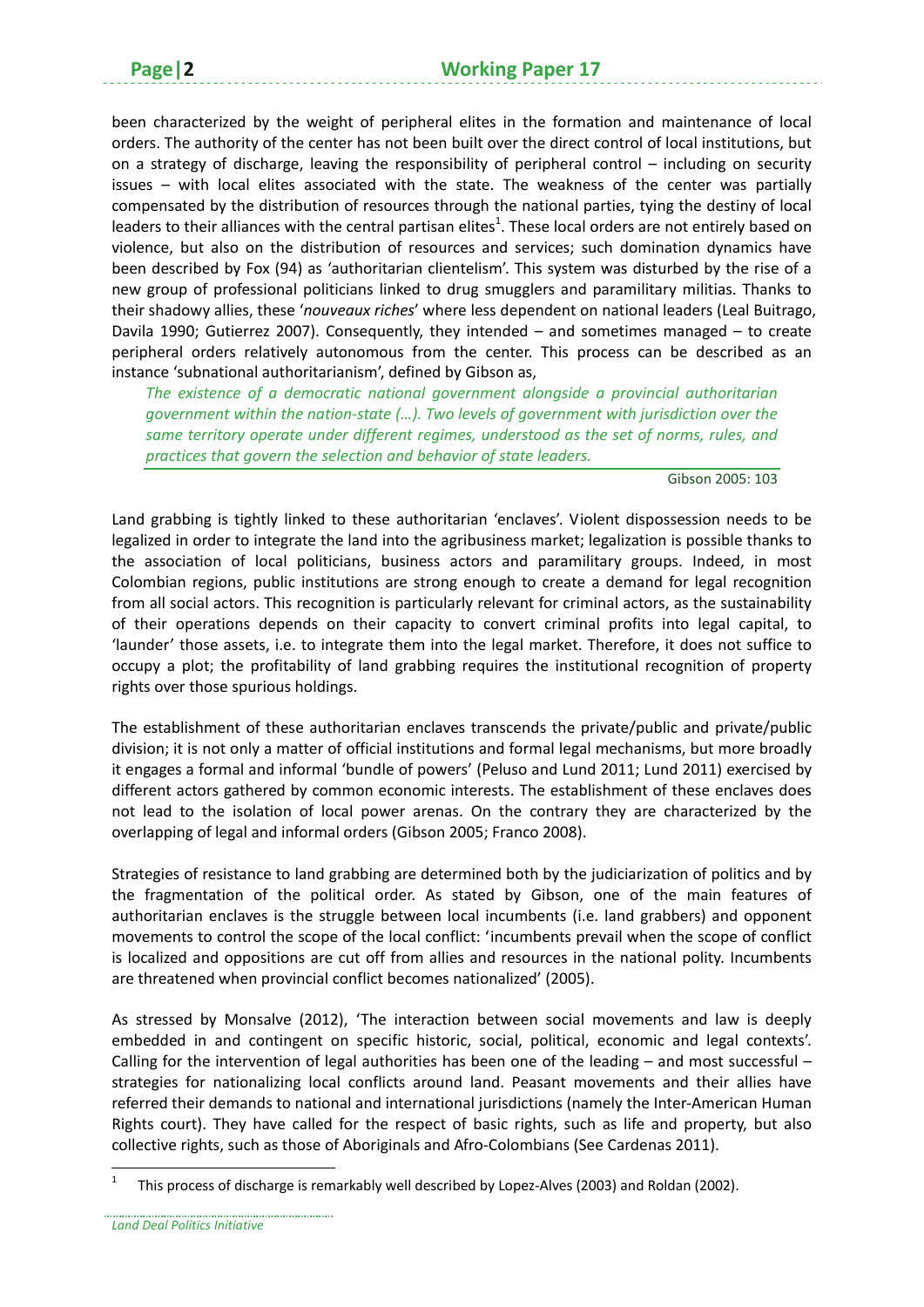The first section of the paper deals with the apparent paradox underlying this story: high intensity violence has been accompanied by the preservation of legal institutions and the common belief in their social importance. Despite the egregious violence that has affected the country for decades, legal institutions have not only been kept alive but also strengthened. Moreover, if the judicial apparatus has been developed for security purposes, legal arenas have been the locus of most of the social movements' achievements. In the midst of violence, courts have been the first vector of democratization and the most effective link between social demands and policies. T

he second section of the paper examines the specific case of land grabbing issues in the legal system. Colombian judges – specifically the Constitutional Court – have recognized the rights of forcibly displaced communities to recover grabbed land. More broadly, the judiciarization of these issues has been accompanied by its internationalization, with the intervention of the Inter-American Human Rights Court on behalf of the communities. These crossed interventions have put land grabbing on the political agenda, and have been materialized through ambitious policy for the reversal of land grabs – the Lands and Victims Act. Yet, in the absence of effective enforcement and of a strong political commitment to the regions – and not only to the center – the political recognition of peasant's rights will remain an innocuous statement.

#### **2 Violence, justice and human rights**

This section deals with the issue of legal responsiveness to human rights claims. Such a focus might seem paradoxical to students of the Colombian armed conflict. Colombia has had, since the beginning of the 1980s, one of the highest levels of violence in the world, and conviction rates for these crimes remain extremely low. The situation is even more dramatic in cases of politically motivated murders, which often involve military officers and paramilitary militias linked to drug traffic.

Yet, the enormous difficulties experienced by the legal system when dealing with political and prosaic violence does not mean that courts and judges have lost their legitimacy to interpret the law (Uprimny 2007). On the contrary, violence has been accompanied in Colombia by the continuous belief in the social role of the legal system, reaffirmed by common citizens as well as by political actors. For some scholars, like Julieta Lemaitre (2009), the reliance of social movements on the law is not only a matter of strategy and repertoires, but of social representations as well. For Lemaitre, in a context of intense violence, the usage of law by social movements and their affiliated organizations helps to give a meaning to violent experiences and to build collective identities. More specifically, the dominant narrative used by these organizations to describe the Colombian situation is international humanitarian law. According to Winifred Tate (2007), the usage of the category of "human rights violations" to describe a particular situation comes down to a categorization of violence and generates specific kinds of social obligations, namely urging the state to protect the population.

The usage of international law as a social narrative has not lead to a marginalization of national law. On the contrary, domestic jurisdictions have interpreted and integrated the international treaties and jurisprudence into their legal reasoning (Cepeda 2005). Colombian judges see themselves as not only recipients, but also as creators of an international doctrine on human rights (Lecombe 2009). In short, even if the Colombian legal jurisdictions have been unable to prosecute a considerable number of human rights violations, they have succeeded in remaining the central political arena for addressing these issues. Of course, land grabbing has not been an exception to this rule.

This section will tackle an apparent paradox, the fact that the judiciarization of politics operated in tandem with the aggravation of the armed conflict. Since the early 1980s, the government, as well as social movements, has asked for judicial responses to violence (Daviaud 2006). In order to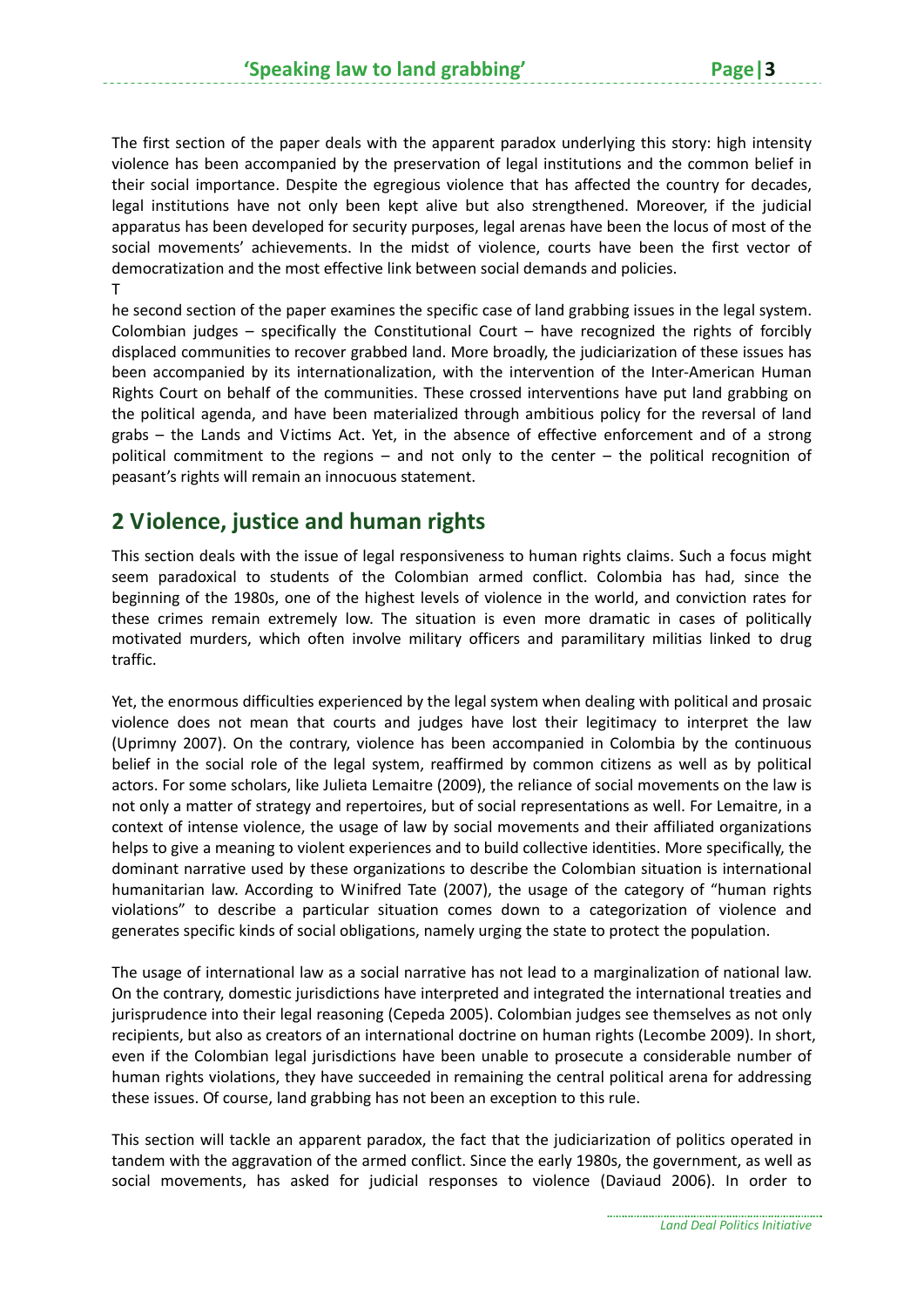understand this interaction it is necessary to address the complex entanglement of contentious politics, diplomacy and public policies.

#### *2.1 Human rights: subversive or conservative?*

The emergence of human rights as a conflict arena has not been the automatic consequence of international pressure, but the result of a joint construction, involving international actors as well as domestic movements (Gallon, 1997). The language of human rights was adopted by social organizations from the 1980s. It seemed particularly attractive, as it was a gate to international arenas, such as the United Nations Committee for Human Rights or the Inter‐American Commission on Human Rights (Tate 2007).

Human rights organizations are heir to the 1960s' cause lawyers, who represented the presumed members of guerrilla organizations prosecuted by military justice. At the time, even if the country was governed by civilians, the military had a monopoly on security issues. Individuals prosecuted and charged with 'terrorism' or 'subversion' where under the scope of martial law. Their legal counselors often followed the 'rupture strategy', theorized by French lawyer Jacques Vergès, who represented the members of the Algerian National Liberation Front.

These legal networks constituted the basis of the first human rights organizations. They stayed focused on the defense of 'political prisoners', as well as on the denunciation of police and military brutality and forced disappearance. The strategy of these pioneer organizations was initially focused on domestic courts. At the time, Colombia was seen by foreign countries as a stable democracy on a continent governed by military dictators (Gallon 1997, Pardo, Tokatlian 1989). Consequently, it was difficult to obtain the attention of international advocacy organizations.

Yet, from the end of the 1980s, the development of links between Colombian activists and foreign NGOs became one of the main vectors of professionalization in the human rights arena. For instance, contacts between Colombian lawyers and members of the Geneva‐based International Commission of Jurists led to the creation of a Colombian branch of this organization. Such links were the necessary condition for the success of international advocacy campaigns. From the beginning of the 1990's, representatives of the Colombian NGOs lobbied at international forums, such as the UN Committee, and met American Congress members. They also took cases to the Inter‐American Human Rights Courts, seeking to provoke a 'boomerang effect' (Sikkink, Keck, 1998), so that international pressure materializes into domestic decisions.

From the end of the 1980s, international NGOs and networks of lawyers, have pointed out the responsibility of the state in the exactions committed by the military and paramilitary groups. In 1988, a judicial observation commission was set up. That same year, four international NGOs – Americas Watch, Amnesty International, International Commission on Jurists and Pax Christi – reported on the human rights situation in Colombia. Amnesty International highlighted specific cases, mentioning the names of the military personnel suspected of murder and torture, arguing that 'the Colombian military forces have adopted a terror policy in order to intimidate and eliminate opposition'.

Under this pressure, the government changed its discourse. The new strategy was aimed at recognizing the gravity of the situation and the commitment of the state to peace and the rule of law. From then on, the human rights frame was progressively incorporated by the establishment, in spite of its contentious origins. Indeed, the human rights narrative started to function as an 'ambiguous consensus', in the fact that it was 'polysemous enough to obtain the support of divergent interest groups and aggregate contradictory interpretations on the basis of the largest possible consensus' (Palier 2003, p. 174).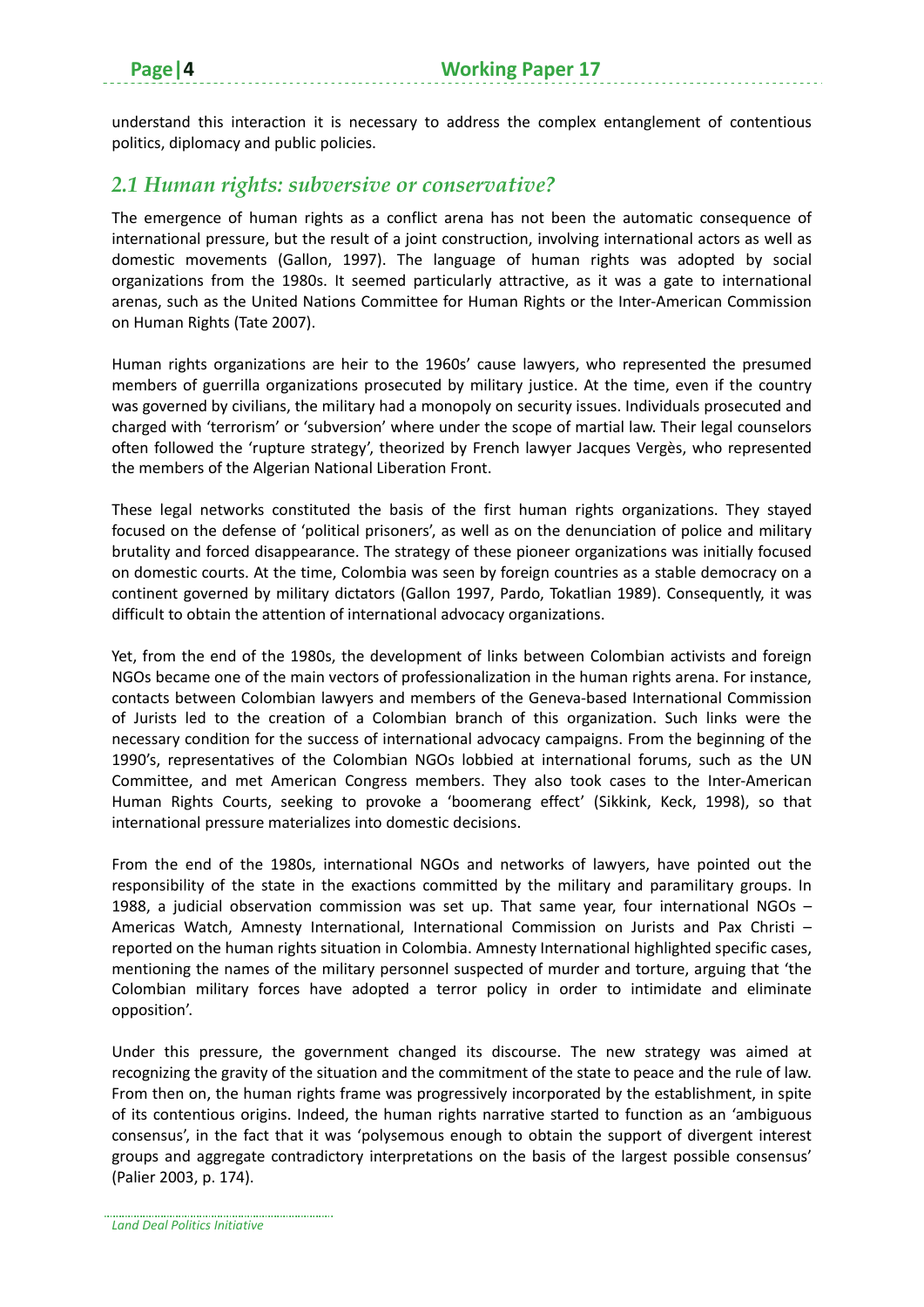Yet, the appropriation of the human rights narrative was not limited to discourse. In the middle of a democratization process, which led to the establishment of a new constitution in 1991, a new institutional arrangement was promoted. Human rights started to be considered as the axis of the new democracy and a basis for peace‐building. As a consequence, new institutions, such as the People's Ombudsman (*Defensor del Pueblo*), were charged with the implementation of an undefined human rights policy.

The appropriation of the human rights discourse by the government may be interpreted as a propaganda strategy, aimed at the re‐legitimization of the ruling elites through an institutional disruption. Indeed, NGOs and activists denounced, from the beginning of the 1990s, the fact that most of the policies intended to guarantee the rights of vulnerable populations were no more than empty shells, without any power or budget, used to enhance the international image of the Colombian government.

However, these reforms have been extremely ambivalent; the works of David Recondo (2007), who has studied the implementation of multiculturalism in Mexico, are very useful to understand the complexity of institutional change. No actor – he argues – even those who implement reforms, has full control over the course of events. Reforms, even those that are instrumentalized by the government, cannot be confined to one single group of decision makers. They involve a variety of actors who will try to direct them for personal benefits. Reforms often result from the convergence of antagonistic interests; as such, their outcome is rather unclear. In a context of democratization, new institutions, initially created to moderate social mobilization, can become fuel for new conflicts, redistributing resources and refining demands.

The case of the first Ombudsman illustrates the ambivalence of human rights institutions. Jaime Córdoba Triviño, a criminal attorney, started his career as an Inspection General's Office assistant. He represented his office at the Supreme Court, and was in charge of the human rights division. As the People's Ombudsman, Córdoba Triviño was extremely active. He organized a series of investigative commissions, charged with determining the responsibility of the military in several murder cases. The most important of these commissions, in charge of the 'Trujillo Massacre', resulted in the recognition by the president of the state's responsibility in the torture and murder of more than three hundred civilians by members of the army and paramilitary groups. Yet, the Ombudsman suffered from the gap between his political visibility and legitimacy and the complete lack of coercive power. His mission was to investigate and report on the human rights situation. The Ombudsman had no judicial function, as denunciations were transmitted to the attorney general's office, the only jurisdiction competent to press charges. Yet, Córdoba Triviño was generally recognized as a human rights advocate inside the state, and his legitimacy as a jurist was recognized by his election as a Constitutional Court justice.

#### *2.2 The Constitutional Court and the issue of internal displacement*

Among the institutional reforms introduced by the 1991 Chart, one of the most outstanding has been the creation of the Constitutional Court. This organization, placed at the very summit of the legal pyramid, is defined as the watchdog of the Chart's integrity. It has interpreted civil and human rights in an extensive manner, in order to influence public policies in an extremely progressive direction. According to Blanquer, the Constitutional Court has become a policy maker, compensating the legislator's unwillingness to assume the defense of the rule of law (Blanquer 2002, 56). One of the specific points where the Court's influence has been pivotal is internal displacement. Its decisions have led to the recognition of the specific rights of internally displaced people. One of those specific rights – doubtlessly the most conflictive one – has been the right to recover violently grabbed land. According to the International Committee of the Red Cross, the internal conflict in Colombia has led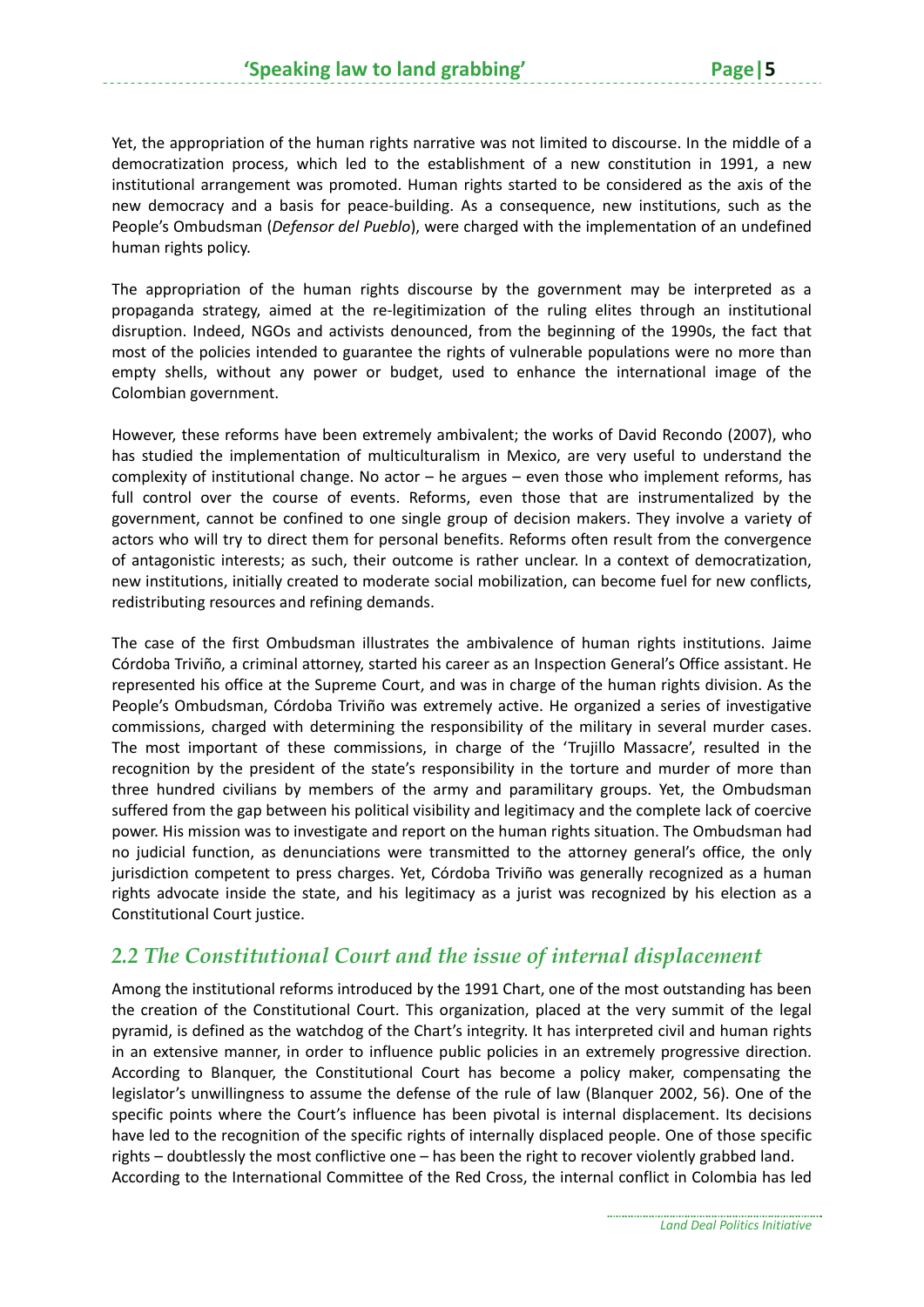to the displacement of over three million people, which makes it the second country with the largest internally displaced people (IDP) population after Sudan. Yet, partially as a consequence of the fragmentation of the political order, internal displacement was considered for years as a marginal phenomenon. It concerned the poor population from the countryside, generally from segregated peripheries, who migrated to the large cities. According to Lucas Gómez (2012), until the early 1990s, decision makers and journalists had not perceived the link between armed conflict and internal displacement. It was generally thought that IDPs were just the most recent wave of rural migration, something natural in a country marked by an extremely quick urbanization process during the second half of the century.

At the beginning of the 1990s, the growth of internal displacement became undeniable. Peasant families in every corner were the living proof of its magnitude. The political reaction to internal displacement was long and rather chaotic. Initially, the problem was perceived as the inevitable consequence of the armed conflict. IDPs had the same rights as the victims of natural catastrophes, and there was no specific definition of their situation. Internal displacement was defined as the product of an accidental cause, thus closing the door on the establishment of particular responsibilities and/or the procurement of specific rights (Gómez 2012; Rodríguez & Rodríguez, 2010).

As shown by the sociology of public problems, the definition of an issue determines responses and subsequent institutional arrangements, as Gusfield puts it: 'To give a name to a problem is to recognize or suggest a structure developed to deal with it' (1989, 432). The constructionist view on social problems invites us to be attentive to the impact of the definitional activities of social actors. For Spector and Kitsuse, social problems are 'the activities of groups making assertions and claims with respect to some putative conditions' (1973, 415). In that respect, the Constitutional Court's first intervention was to name the problem of internal displacement, to define it as a human rights' violation; thus doing, judges established the state's responsibility and the specific rights of IDPs (Rodríguez & Rodríguez 2010)

The definition of IDPs as human rights violation victims was, in the first place, a claim made by NGOs and social organizations. The qualification of IDPs as a special population, protected by international law, was introduced around 1994, when the UN's special rapporteur for IDPs visited the country. Such international visibility gave a window of opportunity to domestic NGOs to increase the public and policy makers' awareness of the IDPs' lot. Despite large mobilization and despite the number of organizations advocating for the rights of this population, public policies remained innocuous, and did not address the issue of specific IDPs' rights.

The breaking point was a decision of the Constitutional Court; responding to a writ for protection of fundamental rights (*acción de tutela*), the Court stated that internal displacement was a massive and permanent violation of human rights. The Court established that the state was failing in its fundamental duties towards a particularly vulnerable population. The Court established the state had the obligation to elaborate a public policy specifically aimed at the protection of IDPs.

In the aftermath of its decision, the Court established a monitoring process, in order to enforce the rights it intended to protect. Public audiences organized to monitor the situation of IDPs became an institutional arena leading to the mobilization of social organizations and other political actors. The court defined internal displacement as intrinsically linked to constitutional rights and to the maintenance of the rule of law; from that point on, more than a political controversy, internal displacement became a legal issue.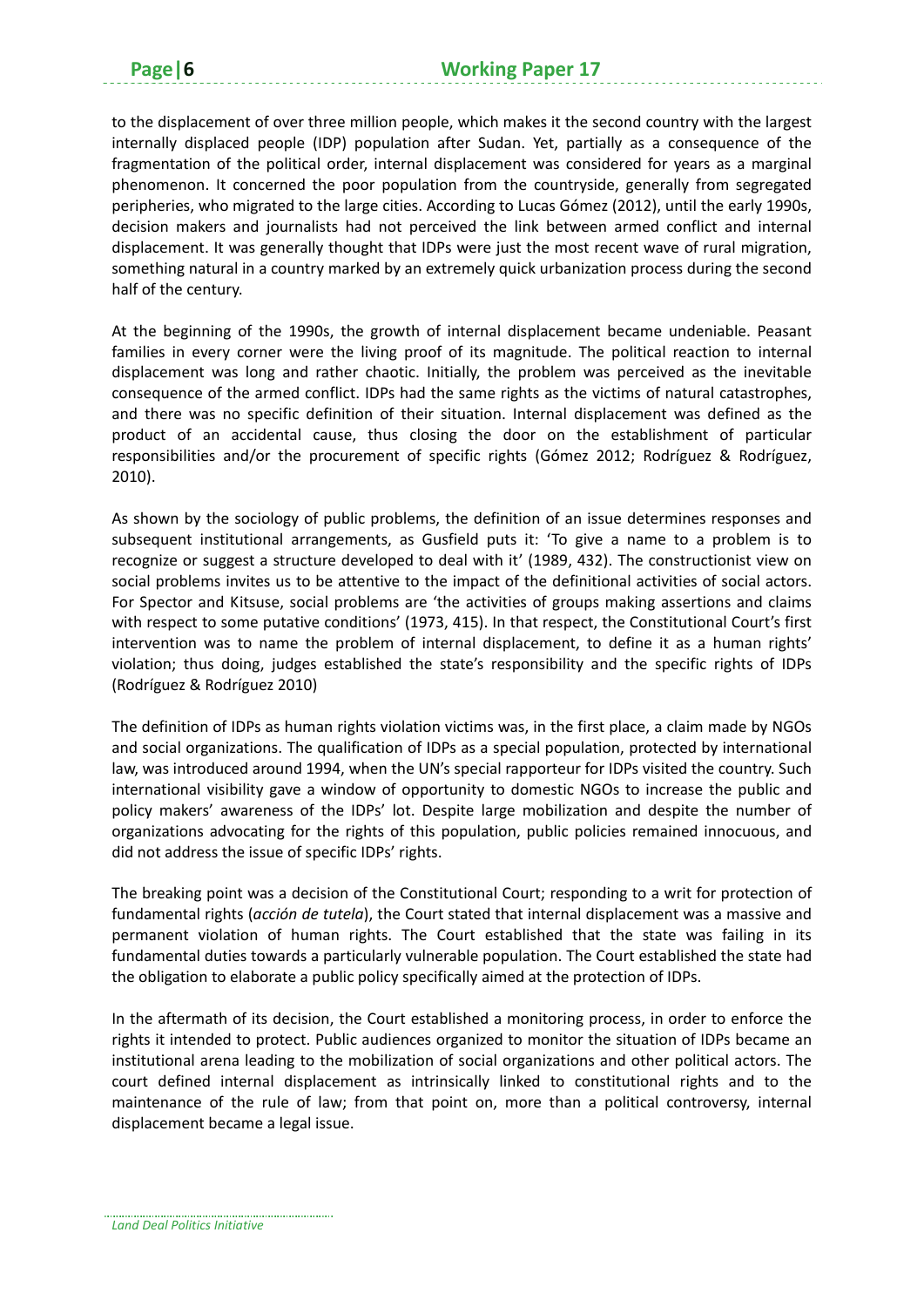#### **3 Land grabbing and judicial mobilization**

According to a study of the Magdalena University, two thirds of IDPs in the Caribbean lowlands were peasants. Whether they had an individual legal title deed over their land or any other form of right (collective titles, right of occupancy, etc.), their forced migration addressed the question of land ownership and land grabbing (Barbosa et al. 2007). The minority of those who tried to return to the countryside, challenging the lethal threat represented by armed actors, found that forced displacement had given way to land grabbing. In some cases, paramilitary militias had repopulated the vacated zones with loyal individuals – friends or family members of their rank-and-file. But in most cases, grabbed land had been integrated into existing farms, frequently contributing to the expansion of the country's flourishing agribusiness. High value crops – oil palm in the first place – started to be produced in those plots forcibly abandoned by small peasants. The perpetrators of this massive land‐grab were corporations linked to the paramilitary commanders, directed by their families or front-men. Other companies and businessmen, attracted by the agribusiness El Dorado, were willing to pay an informal tax to these paramilitary entrepreneurs, and profit from this new 'agrarian frontier'.

This section will analyze a specific case of land grabbing and further legal mobilization. Between 1996 and 1998, 17,000 people were forced to leave the region of the Lower Atrato valley, in the Chocó province (North-west); they were fleeing from the violence of a massive counter-insurgent campaign deployed by the military and paramilitary militias. In 2005, after the communities' long‐standing mobilization, supported by national NGOs, the case was taken to the Inter‐American Human Rights Commission, and a series of official inquiries confirmed the link between force displacement and land grabbing. While the Lower Atrato people enjoyed specific rights as 'Afro‐Colombians', the force of weapons was, at least initially, stronger than the force of law; as stressed by land‐grabbing scholars (Li 2011), the existence of formal rights is dependent on the structure of the society and the unequal distribution of power. Indeed, it is generally recognized that land rights recognition is not a sufficient asset for communities to protect their access to land (Vermeulen, Cotula 2010). The Lower Atrato case exemplifies the fact that, while 'legal empowerment' has a positive effect on these communities, bargaining capacity is mostly determined by the economic order and its underlying power relations (Cousins 2009). According to the Colombian Institute for Rural Development (Incoder), in 2005 twelve firms occupied more than 26,000 ha, and had planted more than 5,000 ha of oil palm. The rapid development of these crops is linked to the increase in the national demand for biodiesel and to the prospective increase in foreign demand for this commodity.

This case is one of the best-documented instances of violent land grabbing. The abundance of information is mainly due to the intervention of the Inter‐American Commission on Human Rights and the Colombian Constitutional Court, both of which called for a variety of official surveys on this issue, mainly from institutions such as the General Controller (*Contraloría General*) or the General Inspector (*Procuraduría General*). The Lower Atrato case illustrates the link between land grabbing and the fragmentation of the political order, as it remained a paramilitary enclave for almost a decade. Consequently, legal mobilization aimed to nationalize (and internationalize) the conflict, in order to revert the legal and political marginalization of this territory.

#### *3.1 Land grabbing and the political order*

The Lower Atrato is an extremely marginal region, populated by the descendants of African slaves and located under the scope of influence of different regional poles. In the absence of a regional elite, the paramilitary control of the region was not, as elsewhere in Colombia, the result of an alliance between powerful local actors. On the contrary, it was a sort of 'armed colonization', where violent white/mestizo entrepreneurs got rid of the local black population, whose land was considered 'vacant' (Oslender 2007). As a consequence, the constitution of an authoritarian enclave is not only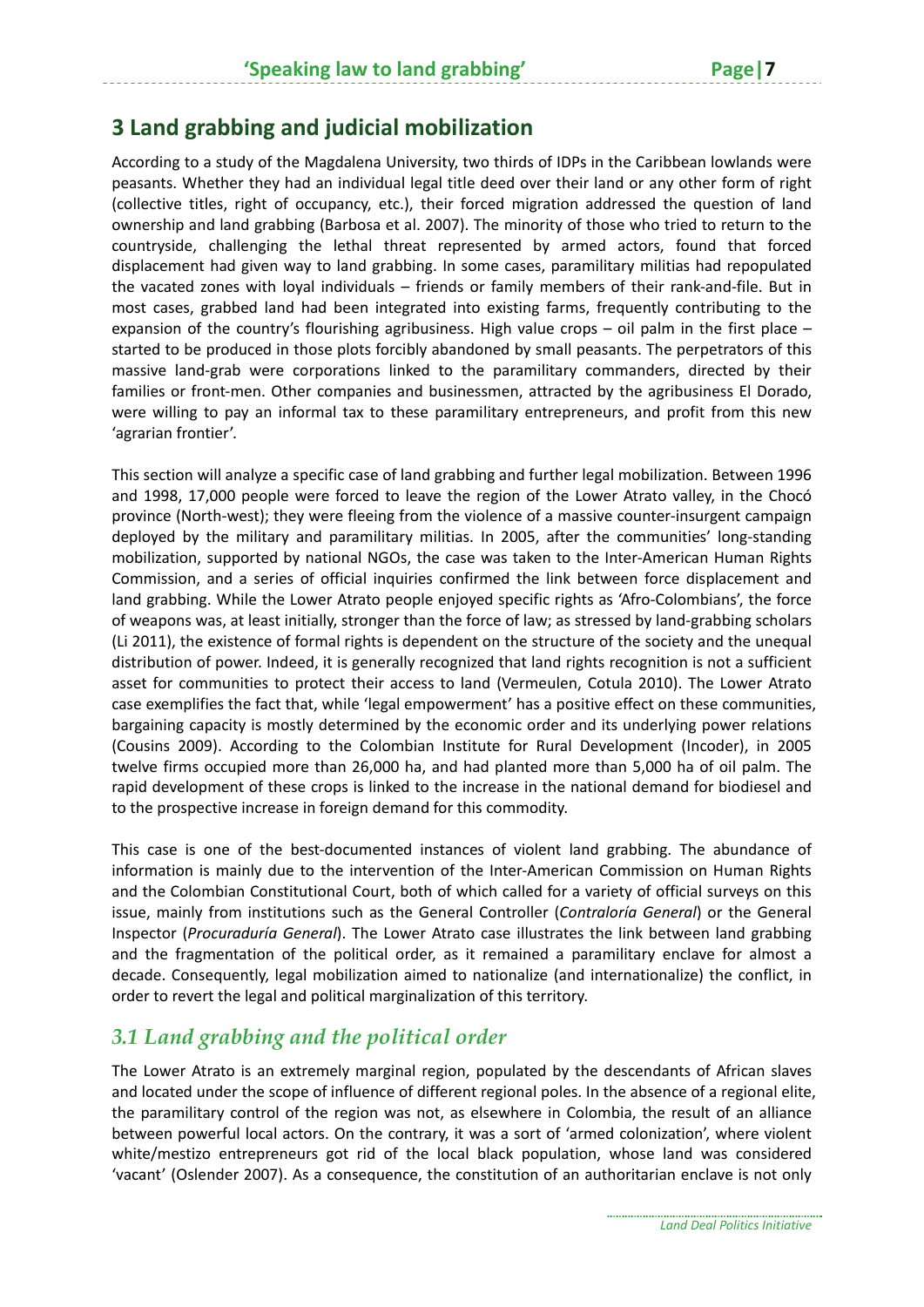the result of the local power holders' strategy. It is also – and mostly – the natural consequence of a situation of geographical, political and ethnic marginality.

The paramilitary advance came from the northern region of Urabá, one of the country's most important agribusiness poles. This armed strategy was crafted as a response to the FARC guerrilla's threat – historically present in the region – as well as the need for vacant land to expand the agribusiness economy of Urabá. The armed occupation started in 1996. Arguing that the locals supported the guerrillas, the paramilitaries blocked the roads and the rivers, robbing and killing local merchants. They burned and occupied some villages and imposed severe rationing. Paramilitary harassment was joined/accompanied by official counter-insurgency operations. From February 1997, military forces from the 17th Brigade deployed intense bombing against presumed guerrilla positions. This bombing was indiscriminate, and forced the population to leave their houses and hide in the jungle. After the bombing, the army troops were brought in by helicopters and entered the villages. They gathered the locals and warned them about the obligation to cooperate with them and provide them with information about the guerrillas.

According to the confessions<sup>2</sup> of the former chief of the AUC in the region, Fredy Rendón, twelve of his men participated in these military operations. They had precise knowledge of the region, and acted as 'guides'. In the aftermath of bombings and harassments, more than 4,000 people left the region and sought refuge in neighboring towns, as well as beyond the Panamanean border.

Shortly after the eviction of the Lower Atrato inhabitants, oil palm crops were planted; they were part and parcel of a violent territorial appropriation project. According to some testimonies, one of the paramilitary leaders' motivations was to colonize this region with demobilized militiamen, while simultaneously making good use of the investment in land for money laundering operations, thus killing two birds with one stone.<sup>3</sup> One of the key men of this strategy was Vicente Castaño, the AUC's head of finance. His business strategy vision was not opposed to that of state institutions; on the contrary, it was intertwined with official statements on economic development:

*We have palm crops in Urabá. I found the businessmen myself to invest in those projects that are durable and productive. The idea is to bring the rich to invest in such projects in different parts of the country. By bringing rich people to these areas, state institutions will come. Unfortunately, the state institutions only come when you are rich. We must bring those rich businessmen all over the country; that is one of our commanders' missions'.*

Semana, 2005

The creation of the first Lower Atrato palm firm, Urapalma, by Vicente Castaño, took place in 1999. Urapalma's Board of Directors was controlled by his friends and relatives (*El Espectador* 2010). Asoprobeba, another palm firm in the region, was controlled by Sor Teresa Gómez, a Castaño relative and an active member of the AUC. Asoprobeba was supposed to be a non‐profit foundation formed by more than a hundred peasant families. The beginnings of palm business also attracted entrepreneurs engaged in agribusiness in other zones of the Caribbean lowlands.

The profitability of the land grab depended on the regularization of title deeds, or at least on the legalization of the commercial exploitation of land. Transfer of property rights was made through clear‐cut criminal means, falsifying title deeds for instance. Such practices implied the collaboration of notaries and public officials, and illustrate the entanglement of local institutions and paramilitary groups (Restrepo, Franco 2011). Other methods took advantage of the issue of overlapping title deeds and loose boundaries. For example, a number of plots were purchased from people claiming

<sup>&</sup>lt;sup>2</sup> Interview of the Verdad Abierta (2010) research project with Freddy Rendón.<br><sup>3</sup> Author interviews, Bogota, January and February 2011.

*Land Deal Politics Initiative*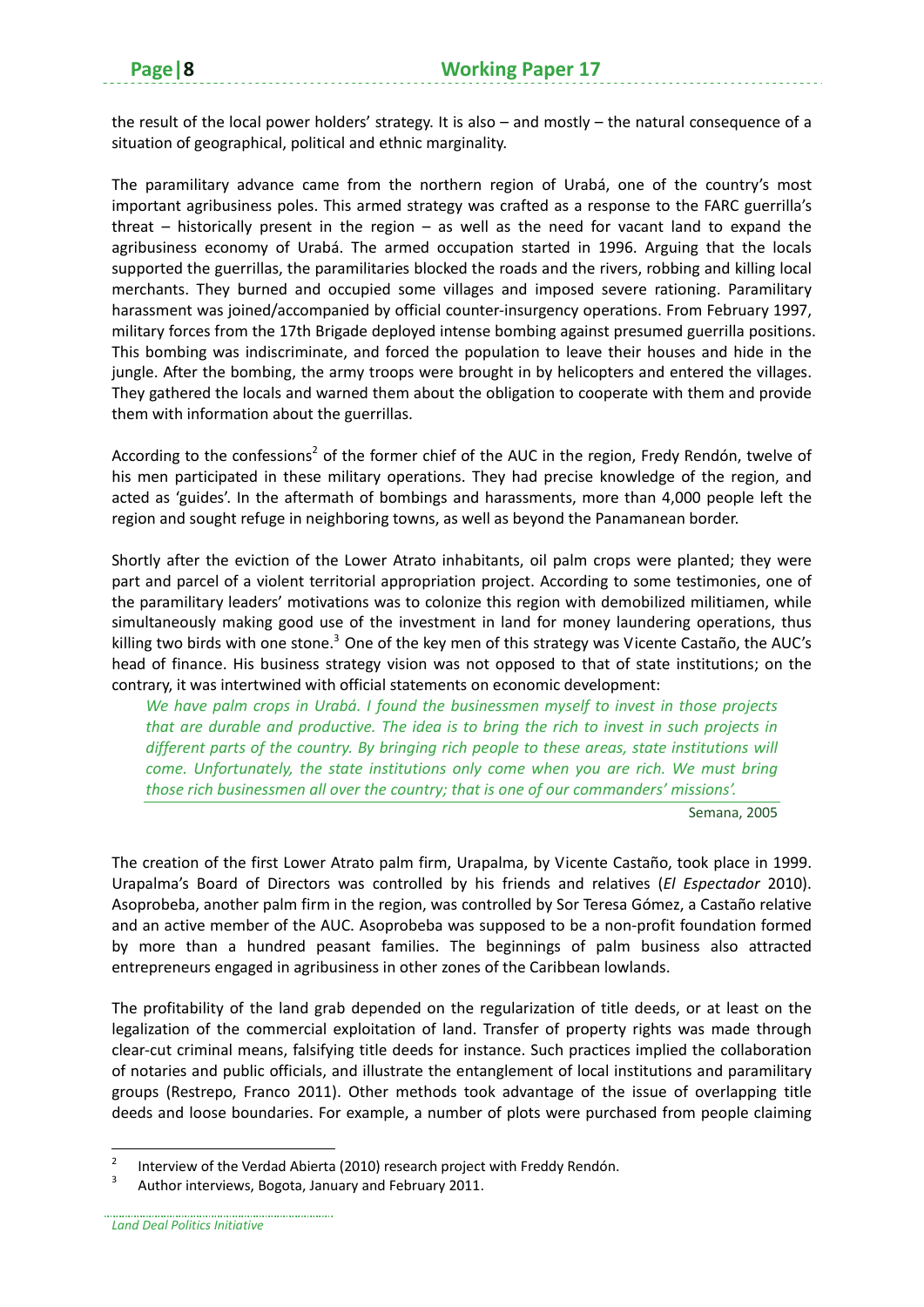de facto right of tenure, determined by the mere occupancy of land.

Even more complex strategies were equally used. Some agribusiness companies obtained effective land control without purchasing the plots. Land transfer was operated through usufruct contracts or 'strategic alliances'. Usufruct contracts transfered the effective control over land and land‐based profits, and were signed by people who claimed title deeds over land or who enjoyed a representative mandate in the community councils. In most cases, the community councils denied that they had granted this mandate to the contractors; some cases might be simple impersonation, while others could indicate divisions among the community councils.

The creation of the legal framework for 'strategic alliances' was among the first responses of the national government to the issues of land grabbing. It permitted the association of local communities and palm oil firms in order to use former collective territories in agribusiness projects. Strategic alliances were initially presented as a remedy to land grabbing issues, thus making the interests of community councils and those of agribusiness firms compatible. One of the consequences of such alliances was the availability of subsidies reserved for projects launched within strategic alliances, which made them even more attractive to agribusiness companies.

As a consequence of the economic importance of the palm oil market, the Colombian government adopted a program of subsidies for the palm industry during the 2000s. These subsidies were abundantly allocated to the Lower Atrato firms, even after severe critiques had been expressed by the Inter‐American Commission and the Ombudsman Bureau. Lower Atrato firms received millions in public subsidies for several years. Urapalma, for instance, received substantial credit from Finagro (public fund for agricultural development), for more than \$2.5 million. A 2009 Controller Bureau report found that Finagro had approved credit for more than \$7.5 million. Urapalma received 89 per cent of all the Rural Credit Incentives distributed in the Lower Atrato. Urapalma even got funds through USAID; thanks to its participation in a program of illegal crops substitution, the firm received more than \$6 million from the American government agency.

The economic and financial network promoting agribusiness in the Lower Atrato was completed through political support. Members of the political elites of the provinces of Antioquia and Cordoba had economic interests in agribusiness firms operating in the Lower Atrato. A number of them are currently being prosecuted or already convicted for their links with paramilitaries, and for the electoral profit they extorted. Political alliances were accompanied by a large bureaucratic network. For instance, the local administrations in charge of issuing environmental licenses visited the palm crops several times. Abundant evidence shows they had received information about the land‐grabs, yet they issued environmental licenses and provided technical support to the companies in order to meet ecological regulations.

#### *3.2 Legal action*

In compliance with the provision of the new 1991 constitution, the Colombian Congress passed Law 70 in 1993, establishing a new legal framework for the protection of collective property and ethnic identity of the black communities of the Pacific coast. The law defined 'black communities' as collective recipients of multicultural rights, thus contributing to create a specific 'black' identity (Cardenas, 2011). Among the possibilities opened by Law 70 was the recognition of property rights over land under the form of collective titles. This provision involved the organization of 'community councils', a local government form aimed to represent the interests of the community as a collective subject. Collective titles have a particularly solid legal protection; they are unalienable and indivisible. Following the mandate of the law, the Colombian Institute for Rural development granted collective title deeds for more than five million hectares of the Pacific lowlands.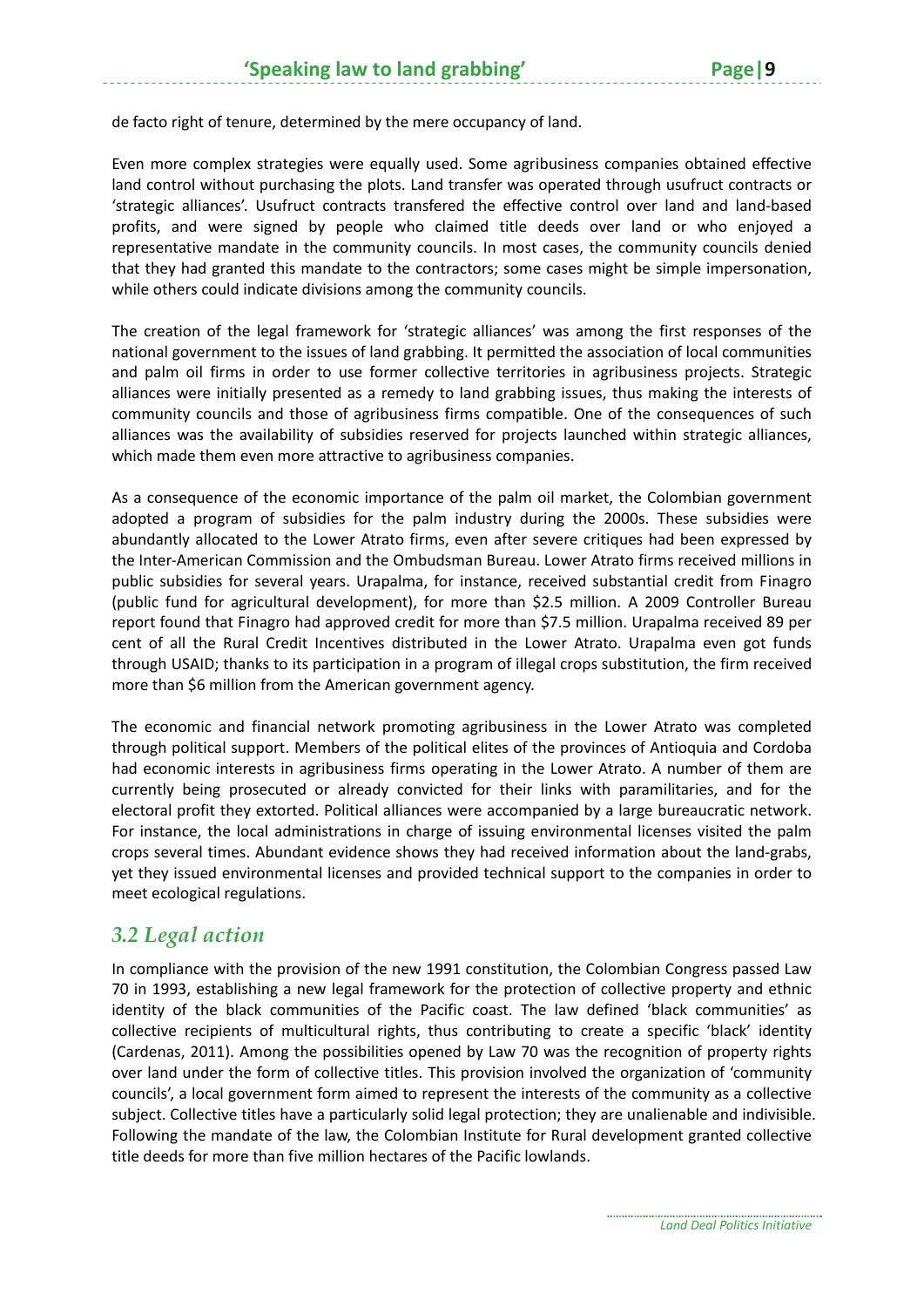Law 70, apparently securing community property rights over land, was expected to revert the land‐ grabs. Predictably, it provoked harsh opposition among the most conservative sectors of landholders, who even claimed that the law had a 'subversive origin', as stated by a businessman:

*'We are deeply concerned (… ) for the more than 6 million ha. of the Colombian Pacific lowlands that had been conquered with dark purposes by Law 70 and its famous community councils, imposed by the law of the subversive rifle.'*<sup>4</sup>

Using the legal possibilities offered by Law 70, the inhabitants of the Lower Atrato River Valley created the Great Community Council of Jiguamiandó and Curvaradó, coordinating minor councils and paving the way for the procurement of collective rights over their land. A collective title deed was issued in December 2000, apparently securing these communities' rights to land. This achievement, intended to secure the population's rights over the land, was not the automatic result of the provisions of the law. It was also the consequence of a process of collective organization, specially forged in the aftermath of their experience of forced displacement. This shared trauma created solidarity links among the local inhabitants and led to their identification as a collective actor (Rolland, 2007). Moreover, their cause attracted NGOs interested in supporting collective action, and taking the case to legal jurisdictions proved pivotal.

Indeed, the procurement of the collective title deeds did not mark the end of the mobilization, but only the beginning of a new contentious cycle. Indeed, a few months after the signature of the agreements, a new paramilitary offensive caused waves of forced displacement, reducing the recently acquired property right to an abstract claim. Most of those who were already mobilized around the collective titles refused to seek refuge in the surrounding towns, and preferred to stay in the refugee camps, not far from their land. The same pattern was repeated several times between 2003 and 2007, while palm crops were profusely cultivated. Altogether, from 1996 to 2007, 13 cases of massive forced displacement were reported, and 115 civilians were murdered in this zone5.

The community councils and their legal advisor, the Colombian NGO Justice & Peace, required the intervention of competent authorities. They initiated a criminal complaint against members of the 17th Brigade of the army, and most notably its commander at the time of the first bombings, General Rito Alejo del Rio. They also asked for the immediate protection of the lives and lands of the forcibly displaced communities. An action for protection was referred to the People's Ombudsman. Its response – issued in 2002 – was the first intervention of a public authority on behalf of the Lower Atrato communities. The Ombudsman recognized the violations presumably committed by members of the army and paramilitary militias against the local inhabitants. Most importantly, the Ombudsman recognized the link between the forced displacement and the development of palm crops. Its report stated that: 'African palm crops have been illegally developed, by individuals and firms unconnected to the communities (...) thus violating the basic rights of the Black communities.'<sup>6</sup>

This link rapidly became one of the central issues of the controversy around forced displacement and land grabbing. The government was willing to acknowledge its duties concerning the protection of the displaced families – although without taking concrete measures – but was fiercely opposed to establish any link between armed violence and land grabbing.

Despite the recognition by the Ombudsman of the egregious violence the Lower Atrato people had

<sup>4</sup> Source: Comisión Intereclesial Justicia y Paz, Informe 64. Deforestación ilegal hacia el Jiguamiandó, 15 December 2007.<br>
<sup>5</sup> Idem.<br>
<sup>6</sup> Resolución defensorial N° 25, October 2002. Violaciones masivas de derechos humanos y desplazamiento

forzado en la región del Bajo Atrato chocoano.

*Land Deal Politics Initiative*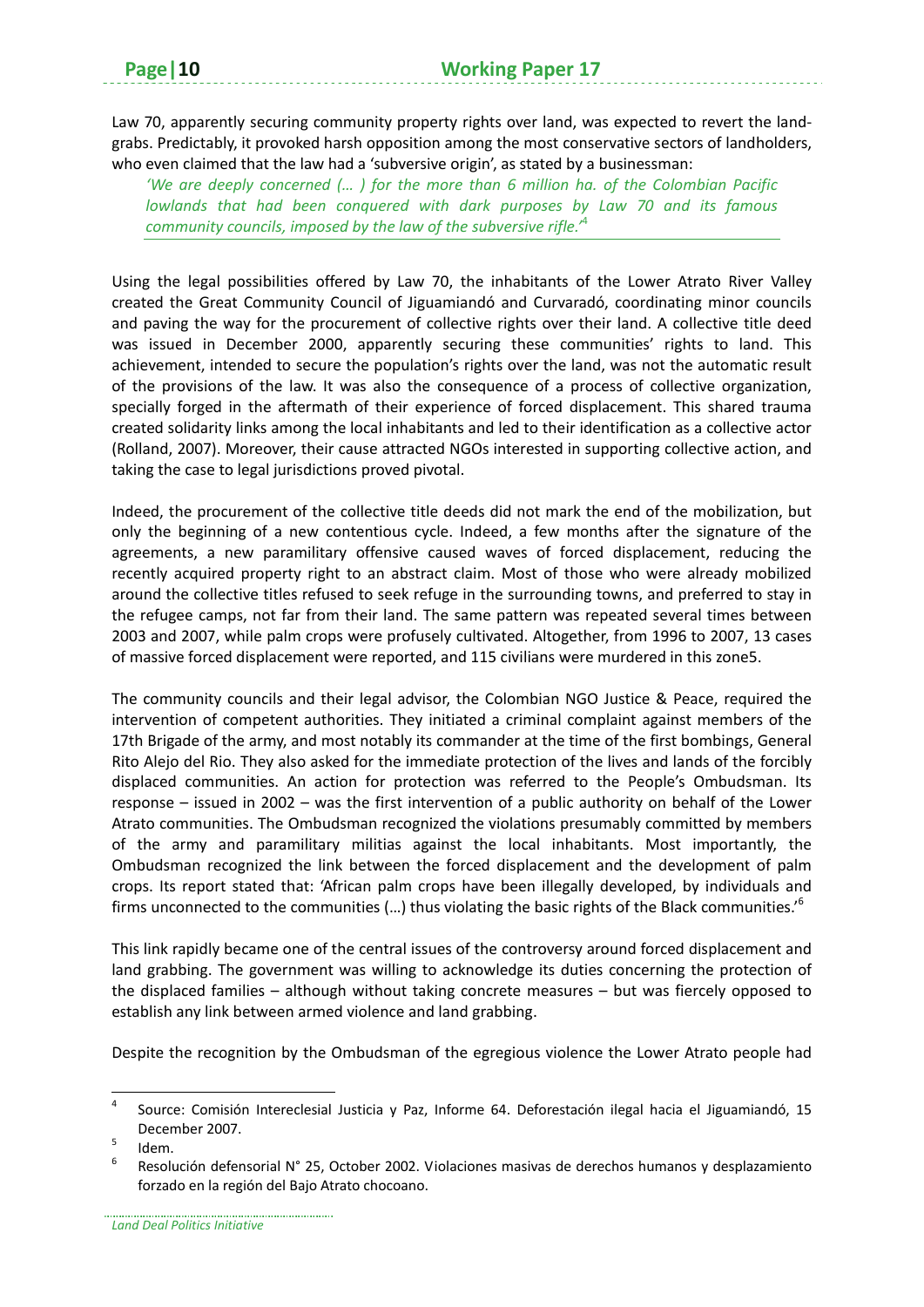suffered, its report did not trigger any official intervention. Moreover, the criminal case against the military was at a dead end. In 2001, the chief of the human rights unit at the Attorney General's office obtained the indictment of General Del Rio. Following the demand of the victims' representative – Justice & Peace, the already mentioned NGO – the act of indictment mentioned the crime of 'paramilitary conspiracy' as well as the forced disappearance of more than 150 people. Yet, the recently nominated Attorney General, Luis Camilo Osorio, withdrew the indictment, took the case and started a disciplinary investigation against the former prosecutor. Osorio, a jurist known for his conservative positions, had already declared to the press that he considered that the Attorney General's Office had a pro‐guerrilla bias and expected to 'redress the balance'. The Del Rio case remained stagnant for three years, and Osorio finally dismissed it in 2004. Subsequently, the case was reopened by the Supreme Court in 2009; the trial should start at the end of 2012.

The lack of protective measures covering the Lower Atrato people, as well as the manipulation of the criminal inquiries, led the representatives of the communities to bring a complaint before the Inter‐ American Commission on Human Rights. Following the complaints, the Commission organized an official visit in December 2001, a few months after a violent campaign of harassment against the Lower Atrato communities, perpetrated by paramilitary militias and the military. For two years, the Commission accumulated an important amount of data about human rights violations, and especially about the link between violence and land‐grabbing. The Commission documented the existence of palm crops illegally planted by the firm Urapalma. The firm, connected to the paramilitary militias, occupied the land that had already been allocated to the communities; its facilities were protected – according to the Commission – both by paramilitary militias and men of the 17th Brigade of the army. The Commission addressed several pleas to the Colombian government, asking for special protection for the Lower Atrato people. After determining that the initial commitments of the Colombian administration had not been respected, the Commission referred the complaints to the Inter‐ American Court.

In March 2003, after two years of inquiry and monitoring by the Commission, the Court issued provisional protection measures, covering the communities of the Lower Atrato. This legal act compelled the Colombian state to protect the beneficiaries, under the terms of the American Convention on Human Rights. Considering the fact that the prevention measures adopted by the Commission had not produced any effect, the Court summoned the Colombian state to provide effective protection to the Lower Atrato People, and to investigate the criminal facts that had been denounced by the Commission.

The Commission required the recognition of the link between armed violence and land grabbing, and declared that the paramilitary violence, as well as the army operations, were both aimed at facilitating the occupation of the land for purposes of oil palm production: '

*Since the year 2001, Urapalma Corporation has promoted oil palm crops in approximately 1500 hectares of land belonging to the collective territory of the communities (…) The operations and armed incursions into this territory have pursued the objective of intimidating the members of the communities, in order to force them to associate to palm production or to leave the region.<sup>7</sup>*

The most controversial issue raised by the Inter-American Court's intervention was the link between forced displacement and land grabbing. The Commission's memoranda specifically pointed to land exploitation as the underlying motivation behind the armed operations. Yet, the Court did not mention this issue in its 2003 conclusions. In the aftermath of the first resolution, the Court received diverse monitoring reports from the Commission, as well as the communities' representatives. These

 $<sup>7</sup>$  CIDH, March 6, 2003</sup>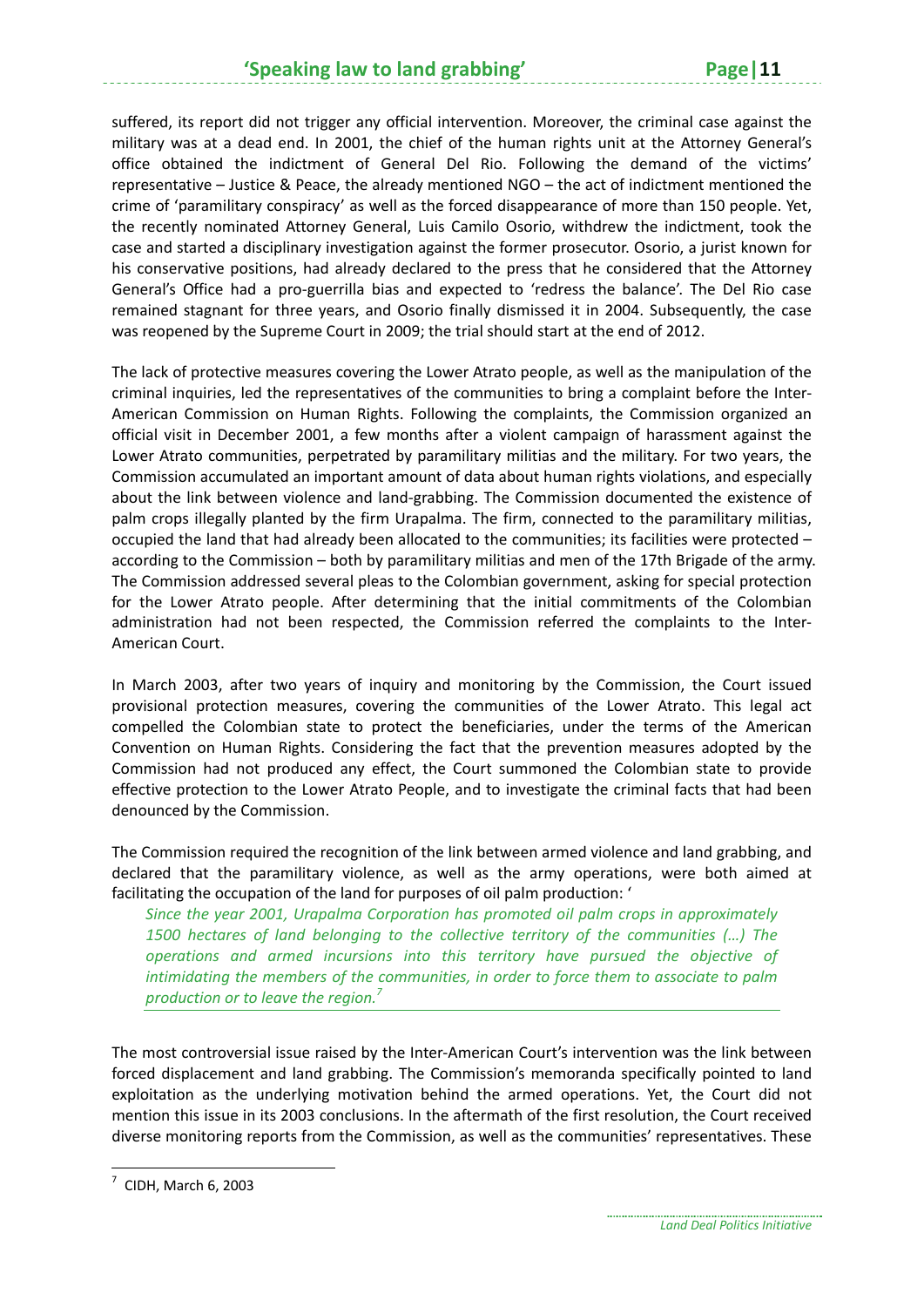reports stressed the fact that land grabbing had continued, and was part-and-parcel of the multiple human rights violations endured by the Lower Atrato people. In the meantime, the Colombian government had the obligation of reporting to the Court on the measures taken to protect the communities. The documents produced by the government representatives stated that the monitoring of palm crops was not required by the Court's decision. In addition, these reports affirmed that palm entrepreneurs had respected the limits of the collective lands, and denied any link between palm business and armed violence.

Yet, the Inter-American Court and Commission's intervention progressively led to a series of public inquiries, which shed light on the mechanisms of violent land grabbing. This intervention created a new advocacy and bureaucratic field, and enhanced the legitimacy of the issue as a public policy problem. In 2005, the General Inspector's Office<sup>8</sup> issued an official report recognizing the responsibility of the state as it failed to protect the Lower Atrato communities from paramilitary and military violence. It was the first official conclusion that gave credit to the community representatives' claims. Yet, the link between violence and land grabbing was only marginally addressed, and did not lead to specific conclusions or procedures.

This recognition came from a different public agency. In 2005, the Colombian Institute for Agricultural Development (INCODER) reported the land grab of almost four thousand hectares in the Lower Atrato. The agribusiness investors were depicted as opportunistic actors, who profited from forced displacement to develop palm crops in the collective land. By that time, no reliable information was available on the collusive links between business actors and paramilitary militias, even if the hypothesis was already evoked.

Yet, the immediate impact of this action was reduced; a few months after the publication of the report, a second INCODER document stated that most of the investors' title deeds were legal, and had been legitimately purchased. A subsequent Ombudsman report severely criticized this revocation and confirmed the initial information.

The turning point of the land‐grabbing controversy was the recognition by the Inter‐American Court of the link between land grabbing and forced displacement. In its March 2005 resolution, the tribunal established that palm crops were the main cause of forced displacement, and a severe obstacle to the local families' return. The Court's intervention accorded a high level of recognition to the NGOs' claims, and broke/denounced the government's official discourse that had refused to link land grabbing and forced displacement.

The internationalization of the IDPs' cause contributed to the creation of a contentious arena for NGOs, as well as domestic jurisdictions. In 2009, the Constitutional Court pointed to the noncompliance of the Inter‐American Court's provisions by the Colombian government. In one of the internal displacement monitoring acts, the Court stated that the government had failed to protect the rights of the Lower Atrato people. Based on data provided by the Ombudsman and the General Inspector's offices, the Court dictated the parameters of a specific plan that would address the necessities of the Lower Atrato people. It ordered the relevant ministries and agencies to determine the threats to the collective title deeds.

The Constitutional Court's decision achieved/caused a series of media‐exposed and politically sensitive interventions. By the 2010 presidential election, the issue of land grabbing and land‐related violence had become a legitimate public problem. Following his election, the new president, Juan Manuel Santos, announced his commitment to the enactment of an ambitious 'Land and Victims Law'. The bill would benefit the several million people who suffered personal or material damage

<sup>&</sup>lt;sup>8</sup> The General Inspector's Office is in charge of controlling the public servants' compliance with the law.

*Land Deal Politics Initiative*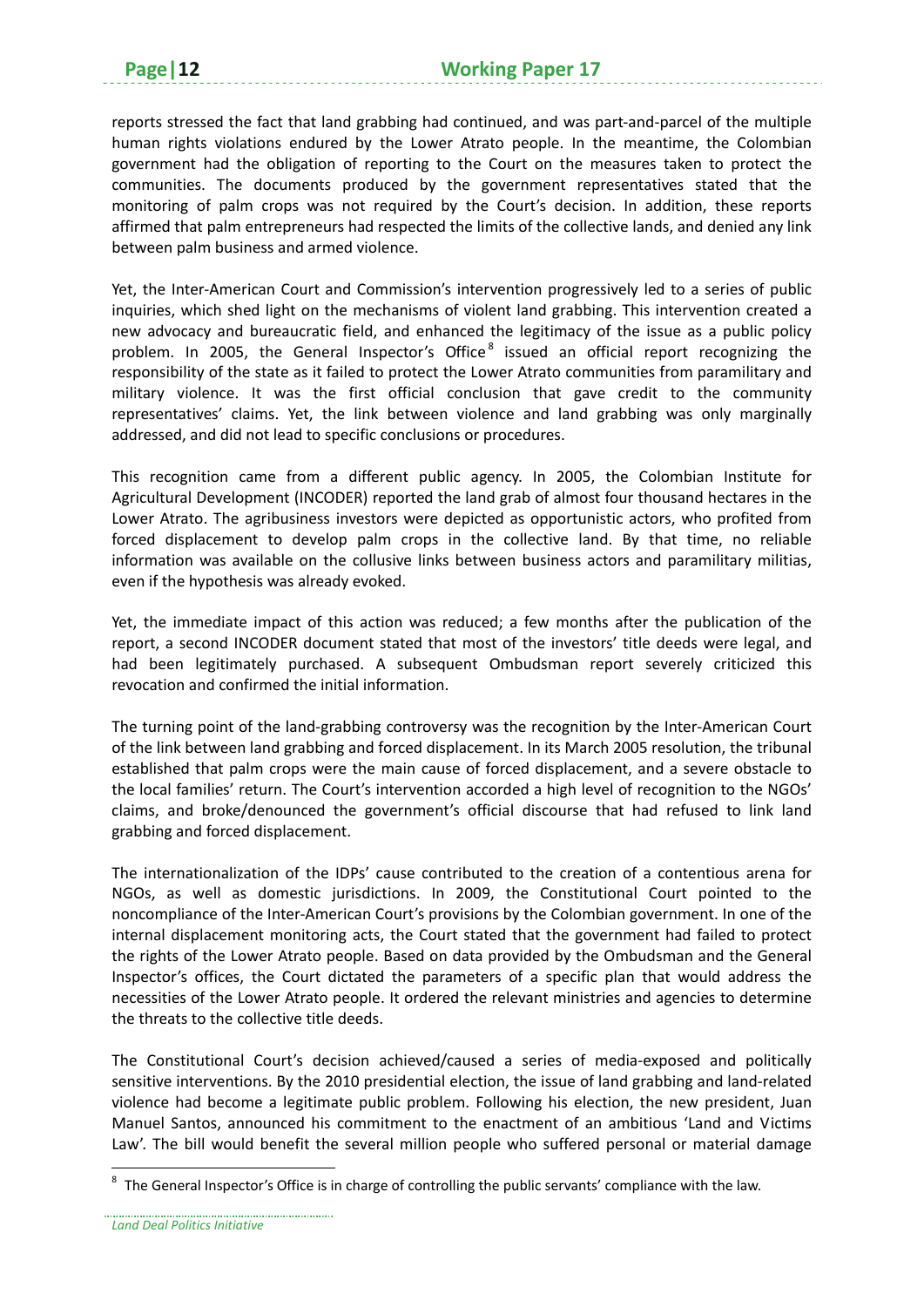from the action of organized armed actors, including those whose land was extorted by violent entrepreneurs.

A deep transformation of the armed conflict affected the treatment given to this issue. From 2003, the paramilitary militias' demobilization was the subject of continuous negotiations with the government. Part of the rank‐and‐file surrendered their arms and entered into a reintegration program. The middlemen and high commanders were subjected to an innovative mechanism of 'transitional justice', allowing them to obtain reduced prison sentences in exchange for their commitment to peace. Their presumed commitment was underplayed based on their contribution to the victims' repair program. Paramilitary leaders were intended to relinquish the grabbed land and transfer it to its original owners.

However, a share of the militiamen never demobilized. They were mainly middlemen who hoped to fill the vacuum caused by the departure of the high commanders. They formed new armed groups, more similar to street gangs than militias, which engaged in a violent competition for the control of money and resources. These groups became one of the main threats to the enforcement of the newly enacted Land and Victims Law. Moreover, in the absence of in‐depth judicial inquiries about the links between business actors and paramilitary groups, violence continues to be used as a resource in the protection and procurement of land.

The enactment of the Land and Victims Law opened a window of opportunity for peasant and IDPs' associations. It gave visibility to their cause and it permitted them to point to specific cases of violent dispossession and to obtain media attention. Yet, this visibility also exposed collective and individual actors to violence; according to the Ombudsman bureau, at least 71 leaders of peasant organizations were murdered between 2006 and 2011. In June 2012, more than 15,000 people had filed formal complaints for land restitution. Several hundreds have asked for special police protection, following murder threats linked to their demands.

The assessment of the recently created 'agrarian judge' illustrates the problems associated with land restitution. Two main actors play a role in the policy. First, the Land Restitution Unit is an administrative authority, in charge of receiving complaints of violent land grabbing and of completing the investigations. Second, the Unit refers the complaints to the Agrarian Judges, in charge of deciding who is the legitimate owner of a specific plot. The most innovative aspect of the law is the reversal of the burden of proof from the plaintiff to the defendant. It is a way of overcoming an enormous difference of power between forcibly displaced peasants and new landlords. The Agrarian Judges have special powers associated with the difficulty of their mission; in the name of the extraordinary mechanisms of transitional justice, they can overthrow administrative and judicial decisions affecting a plot. Yet, the concrete application of the judicial decisions is still problematic. Judges are not only responsible for giving a ruling; they also have to enforce judicial decisions, in association with local enforcement agencies. However, local powers remain autonomous from the center, and have legal and illegal resources to resist central policies.

#### **4 Conclusion**

The assessment of the linkages between political contention and the legal arena in Colombia has shown the potentialities and obstacles for the use of this strategy in land‐grabbing issues. Contrary to Blanquer's analysis (2002), in Colombia there are no 'Laws without state', but more likely a combination of legal and illegal strategies presiding at the distribution of power and resources. Despite the magnitude of violence, legal institutions are not a mere 'veil' that hides the cruelty of dispossession and repression. They are not either intrinsically progressive arenas, essentially opposed to the ruling of violence. Judicial institutions are a central locus of political conflict, governed by specific rules, but as dependent of the global distribution of power as the rest of society.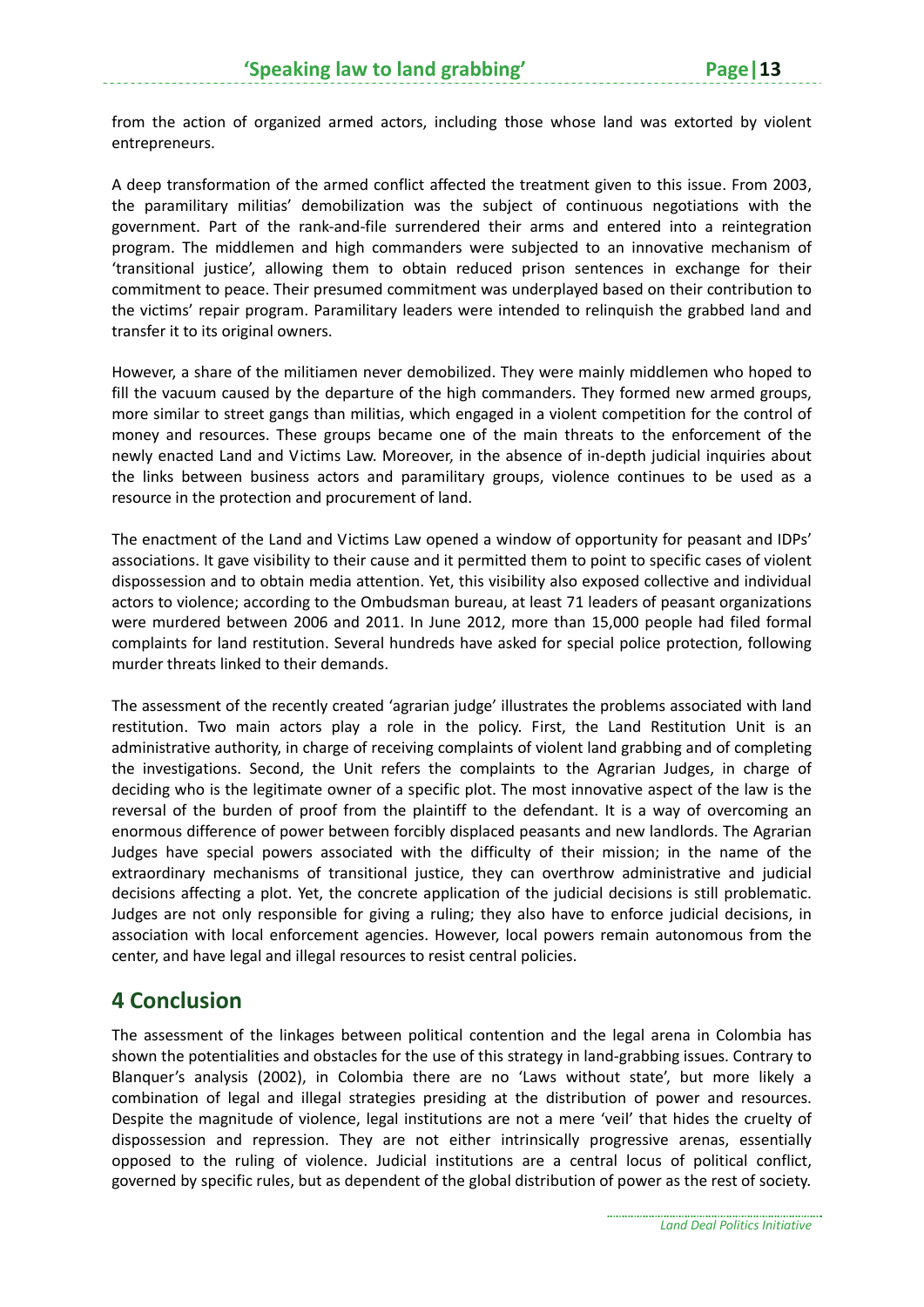In such context, land grabbing appears to be a perfect opportunity to large investors and armed actors to launder illegal assets and to transform the power of violence into legitimate capital. The complexity of the legal field has been both an opportunity for land grabbers, and a potential vector of resistance for local communities. The international visibility of the Colombian conflict, and the commitment of international human rights organizations, have given extra resources to domestic actors, and have transformed land grabbing into a public problem in Colombia. Yet, without durable pacification of the country and effective enforcement of the rule of law, land ownership will remain an issue of violent contention.

#### **References**

- **1.** Barbosa J, Renán W, Suárez W (2007). *La propiedad rural en el Magdalena 1970‐2004 y algunas relaciones con el desplazamiento forzado*. Santa Marta, DTCH: Universidad del Magdalena, Vicerrectoría de Investigación, Fonciencias, Sección II, informe final convocatoria 2004.
- **2.** Blanquer J‐M. (2002). Colombie: les droits sans Etat. Problèmes d'Amérique Latine. no 44, p. 49‐ 62.
- **3.** Boudreau V (2004). *Resisting Dictatorship, Repression and Protest in Southern Asia*. Cambridge: Cambridge University Press.
- **4.** Cardenas R (2011). *After titling: Oil palm landscapes and Afro‐Colombian territories*. International Conference on Global Land Grabbing, University of Sussex.
- **5.** Cousins B (2009). Capitalism obscured: the limits of law and rights‐based approaches to poverty reduction and development. *Journal of Peasant Studies*. vol. 36, no 4, p. 893‐908.
- **6.** Daviaud S (2006). *Droits de l'homme et politique. L'enjeu des droits fondamentaux dans le conflit colombien*. Paris : EHESS.
- **7.** Franco J (2008). Making Land Rights Accessible: Social Movements and Political‐Legal Innovation in the Rural Philippines. *Journal of Development Studies.* Vol .44, no. 7 p. 991–1022.
- **8.** Fox J (1994). The Difficult Transition from Clientelism to Citizenship: Lessons from Mexico. *World Politics.* Vol 46, no. 2, p. 151–184.
- **9.** Gallón G (1997). Diplomacia y derechos humanos: Entre la inserción y el aislamiento. In Ramírez S, Restrepo L eds. *Colombia entre la inserción y el aislamiento. La política exterior colombiana en los años noventa*. Bogotá : IEPRI‐Siglo del Hombre.
- **10.** Gibson E (2005). Boundary Control Subnational Authoritarianism in Democratic Countries. *World Politics*. vol. 58, p. 101–32.
- **11.** Gómez L (2012). *Le déplacement forcé par la violence en Colombie: émergence, réinscription et transformations d'une nouvelle catégorie de l'action publique*. Paris : Sciences Po.
- **12.** Gusfield J (1989). Constructing the Ownership of Social Problems: Fun and Profit in the Welfare State. *Social Problems*. vol. 36, no 5, p. 431‐441.
- **13.** Gutierrez Sanín F (2007). *Lo Que El Viento Se Llevo?: Los Partidos Politicos y La Democracia En Colombia, 1958‐2002*. Bogotá : Norma.
- **14.** Leal Buitrago F, Dávila A (1990). *Clientelismo. El sistema político y su expresión regional*. Bogotá : Tercer Mundo ‐ IEPRI.
- **15.** Lecombe D (2009). *Trust and distrust about the diffusion of transitional justice in Colombia*. International Political Science Association Congress, Santiago de Chile.
- **16.** Lemaitre Ripoll J (2009). *El derecho como conjuro. Fetichismo legal, violencia y movimientos sociales*. Bogotá : Siglo del Hombre (Derecho y Sociedad).

*Land Deal Politics Initiative*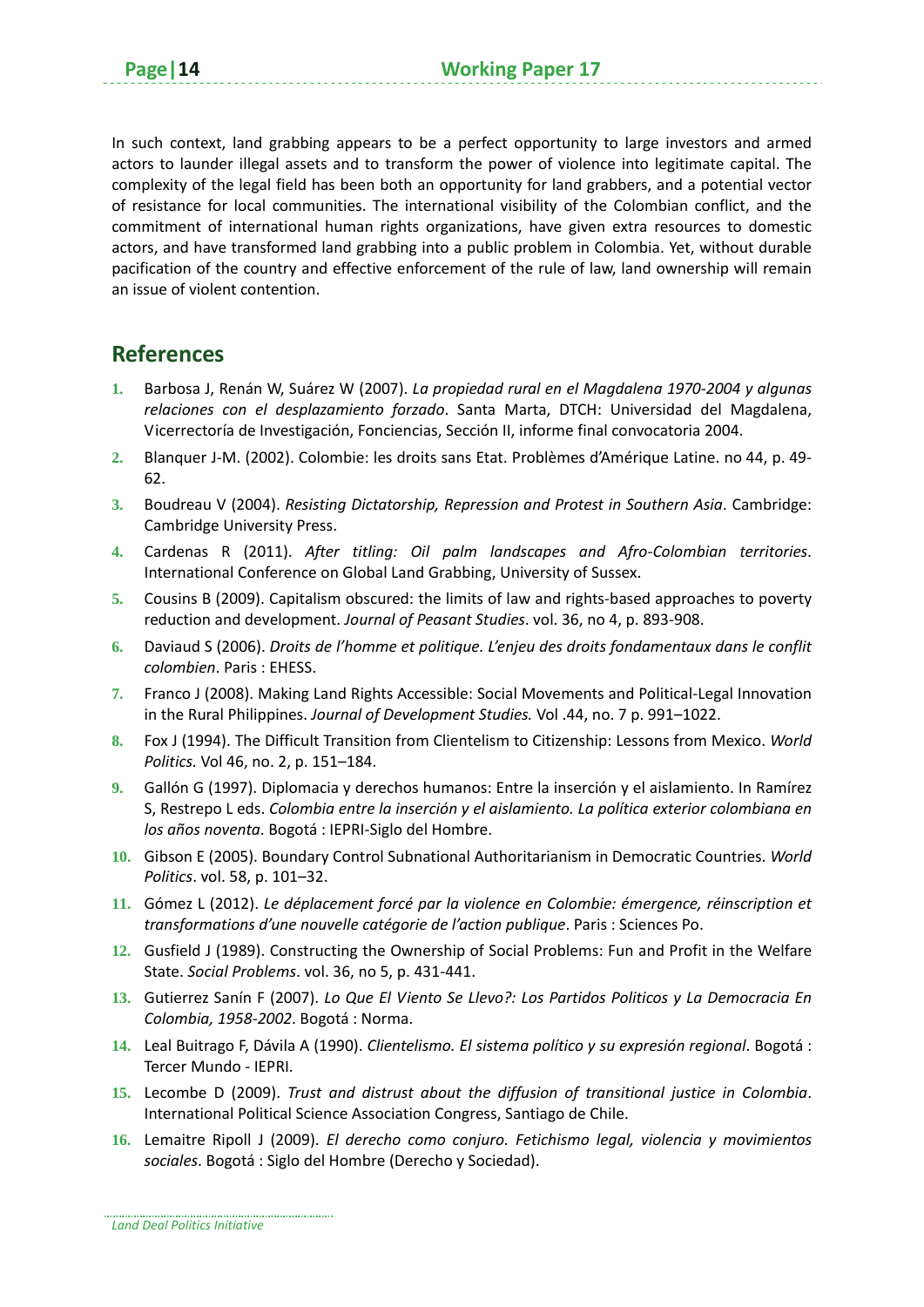- **17.** Li T M (2011). Centering labor in the land grab debate. *Journal of Peasant Studies*. vol. 38, no 2, p. 281‐298.
- **18.** López‐Alves F (2003). *La Formación del Estado y la Democracia en América Latina: 1810‐1900*. Bogotá : Norma.
- **19.** Lund C (2011). Fragmented sovereignty: land reform and dispossession in Laos. *Journal of Peasant Studies*. vol. 38, no 4, p. 885‐905.
- **20.** Lund C, Peluso N (2011). New frontiers of land control: Introduction. *Journal of Peasant Studies*. vol. 38, no 4, p. 667‐681.
- **21.** Monsalve S (2012): The Human Rights Framework in Contemporary Agrarian Struggles. *Journal of Peasant Studies.* Ifirst article*.*
- **22.** Oslender U (2007). Violence in development: the logic of forced displacement on Colombia's Pacific coast. *Development in Practice.* vol. 17, no 6, p. 752‐764.
- **23.** Pardo R, Tokatlian J G (1989). *Política exterior colombiana: de la subordinación a la autonomía?* (Colección Uniandes 40 años).
- **24.** Pécaut D (2006). *Crónica de cuatro décadas de política colombiana*. Bogota: Norma.
- **25.** Recondo D (2007). *La Política Del Gatopardo: Multiculturalismo y Democracia en Oaxaca.* CIESAS.
- **26.** Restrepo Echeverri J, Franco Restrepo V (2011). La toma de la tierra: lógicas de guerra y acumulación en el Bajo Atrato. In Romero M ed. *La economía de los paramilitares.* Bogotá : Random House Mondatori.
- **27.** Rodriguez Garavito C, Rodriguez Franco D (2010). *Cortes y cambio social. Como la Corte Constitucional transformó el desplazamiento forzado en Colombia.* Bogotá : Dejusticia‐Antropos.
- **28.** Roldan M (2002). *Blood and fire: la Violencia in Antioquia*, *Colombia, 1946‐1953*. Duke University Press.
- **29.** Sikkink K, Keck M (1998). *Activists beyond borders*. Cornell University Press.
- **30.** Tate W (2007). *Counting the Dead: The Culture and Politics of Human Rights Activism in Colombia*. Berkeley : University of California Press.
- **31.** Tilly C, Tarrow S (2007). *Contentious politics*. Boulder: Paradigm.
- **32.** Uprimny R (2007). La justice au cœur du politique: potentialités et risques d'une judiciarisation en Colombie. In Commaille J, Kaluszynski M eds. *La fonction politique de la justice*. Paris : La Découverte.
- **33.** Vermeulen S, Cotula L (2010). Over the heads of local people: consultation, consent, and recompense in large‐scale land deals for biofuels projects in Africa. *Journal of Peasant Studies*. vol. 37, no 4, p. 899.